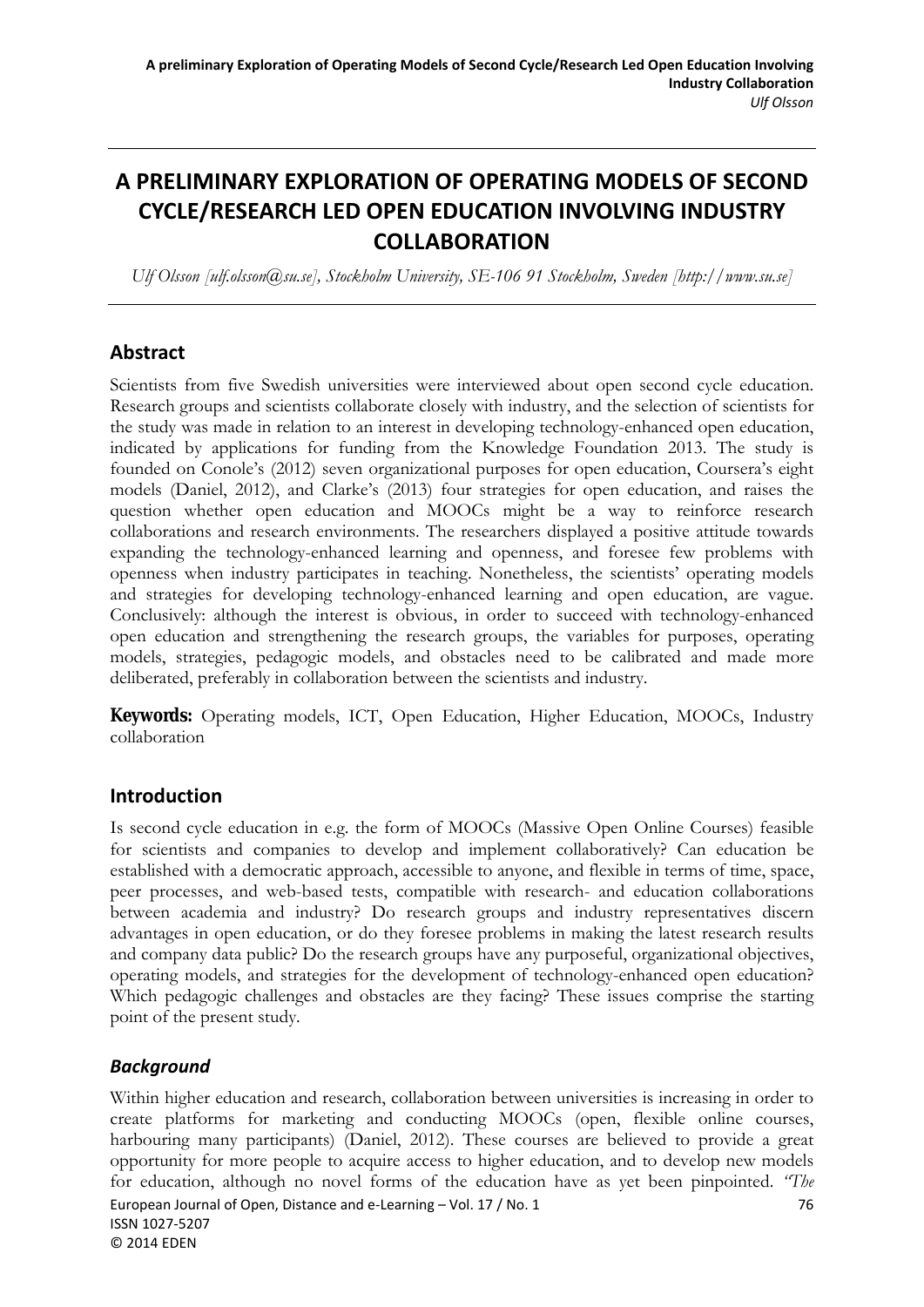*motivation for some MOOCs is a philanthropic one and for others a business proposition. However, in both cases, there is the challenge of finding a viable model that allows for sustainability of MOOC provision."* (Yuan & Powell, 2013, pp.3-4). A common preconception among researchers and debaters is that MOOCs are changing the preconditions of the universities' operations. Other researchers and debaters are more apprehensive (Karsenti, 2013). Publishing in open access journals is a current parallel development (Carroll, 2013). Research results are thus made available outside the journals of commercial publishing houses, increasing the access to research results for people outside academia. Open education and open publishing are part of a change that has been ongoing for decades, and include the concepts of open source and open content as well. Even though many teachers in academia view MOOCs and IT within teaching with scepticism, new commercial stakeholders exist today, who may influence the operating models (Bokor, 2013; Karsenti, 2013). Commercial actors have in certain cases made large investments in order to build infrastructure and develop business models.

Today's development of flexible and open courses may be compared with the development during the 1990s, when many smaller universities developed distance education, with the purpose of extending and broadening their student recruitment. As a consequence of these efforts, pedagogy improved and so did individual teachers' competence in using IT-tools in their teaching. The universities also invested in technical infrastructure to sustain distance education. A relevant question concerns which education and research environments that were strengthened by this development. Possibly, those subjects, whose efforts within distance education were increased, were fortified in comparison with other subjects at the university. It might be discussed, however, whether the subject itself or research in the field thereby acquired increased opportunities to become prioritized at the university. We may assume that the international impact of the research environments was not notably affected.

It is not self-evident that the strongest research environments were the ones investing in distance education or web-based education. It might rather have been subjects and environments "forced" to increase their student numbers in order to enable them to carry out planned education. It was often individual teachers and institutes that developed the new forms (Norton et al., 2013). Furthermore, the teaching was often developed, as well as conducted by, non-doctorate teachers (Norton et al., ibid.). David Bull (2012) mentions this in connection with the current development of open online courses, MOOCs: *"Elite universities who have built their reputations on research outputs are not necessarily the leading lights in online pedagogy, this strength is probably vested in lesser known institutes who have a long history of distance education provision or well established e-learning profiles."* The "elite universities" that were early in creating MOOCs have rather achieved their reputation through their research – not their teaching (Daniel, 2012).

Daniel (2012) criticizes the hype that MOOCs have given rise to, but can see advantages if it leads to institutes developing and refining their operations. Developing technology-enhanced and Internet-based courses is not a task for an individual professor or teacher, but is rather a team effort requiring a variety of competences (Daniel, 2012). Rubin (2013) argues that conducting efficient and qualitative teaching requires substantial input. These opinions are contrary to the frequently repeated standpoints of education politics, stating that education and research are closely linked, and should be executed by the same individuals. Scientific support for these standpoints is however hard to find (Hattie & Marsh, 2004).

Few people believe that MOOCs will change all higher education, but the development in terms of increased number of open courses might be an example of an evolution where information technology exerts a larger impact than previously, acting on the university organizations and operating models as well (Clarke 2013; Norton et al., 2013; Kelly & Hess, 2013). The new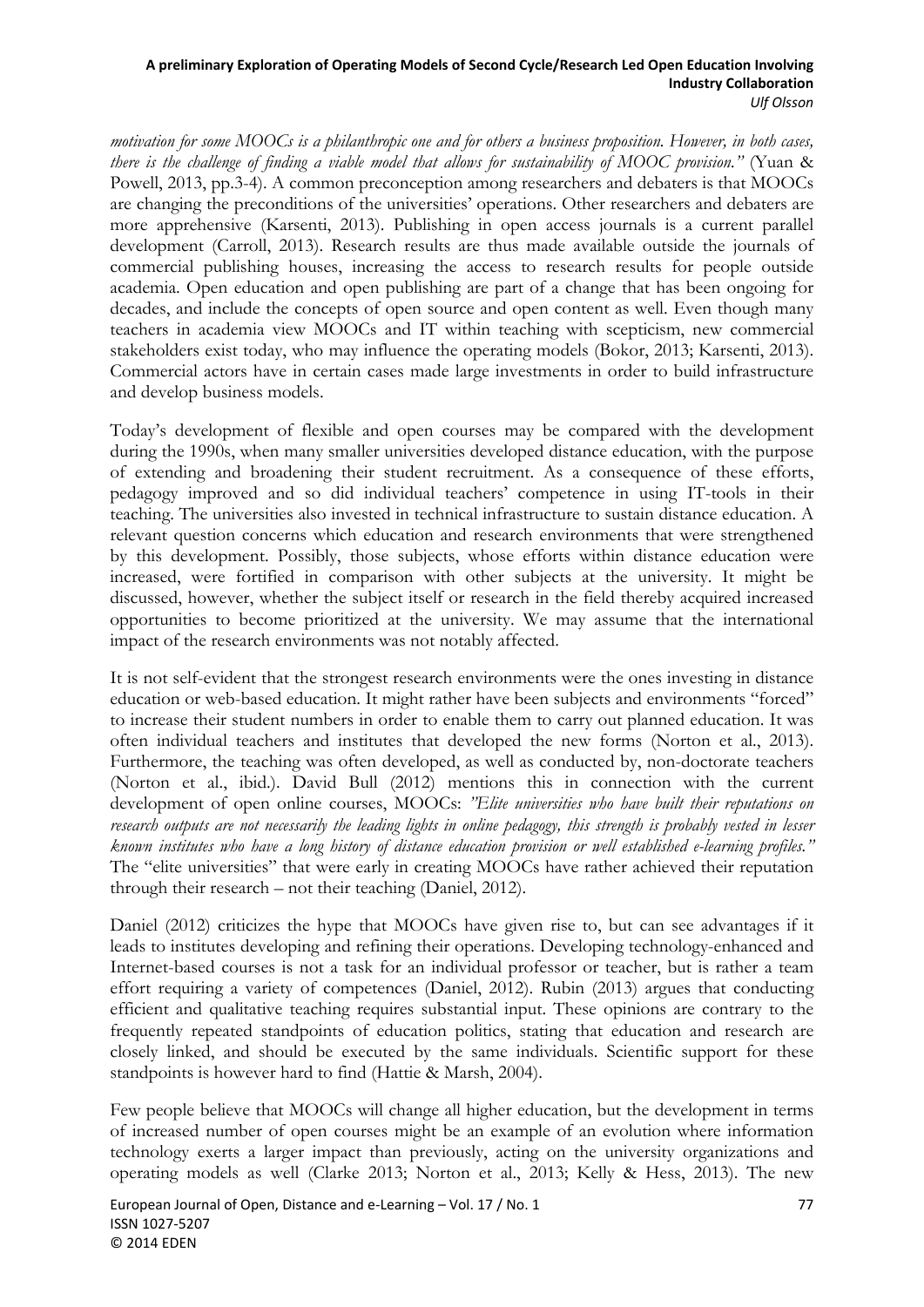technique is often utilized to digitalize old teaching models, and to facilitate more flexible study forms. Technology enhancement of educational processes and competence development has however not attained similar significance, in spite of being offered by many disciplines (Broman & Östholm, 1997; Chesler et al., 2013). Will perhaps pedagogic models for Internet-based learning in coalition with research now gain a greater influence on the universities' operations, and be utilized on a larger scale than previously?

The pedagogic approach of MOOCs primarily concerns differences between courses with a large-scale thinking perspective, to a large degree comprising automatically managed processes, and courses where participants actively take part in and affect the realization of the course (Siemens, 2012a; Siemens, 2012b; Rodriguez, 2013). 'xMOOCs' are often used to describe courses of the first type, and 'cMOOCs' to describe the second type (Hill, 2012). George Siemens, one of the pioneers in the area, describes the differences, using as starting point his own cMOOC model:

*"Our MOOC model emphasizes creation, creativity, autonomy, and social networked learning. The Coursera model emphasizes a more traditional learning approach through video presentations and short quizzes and testing. Put in another way, cMOOCs focus on knowledge creation and generation, whereas xMOOCs focus on knowledge duplication. I've spoken with learners from different parts of the world that find xMOOCs extremely beneficial as they don't have access to learning materials of that quality at their institutes." (Siemens, 2012a)* 

Even though dichotomization of the pedagogic approaches runs the risk of being a dubious simplification and thus should be avoided, the pedagogic approach is of great importance and interest to the present study, since it focuses on research collaboration and second cycle education, and what this entails in terms of demands on creative and independent educational processes. Apart from the course content, the number of students differs significantly between first cycle and second cycle education.

The conditions for choosing an operating model differ between state-run and private universities, and different research groups and companies may act independently within their model in order to strengthen their networks and their status as research environment. In their report University of the Future, Ernst and Young (Bokor, 2013) suggest a number of alternative models for the Australian universities, one of which emphasizes the smaller universities' possible direction:

*"Smaller universities will become increasingly focused on a narrow range of research programs. To make this work, they will need to explicitly tie education programs and industry partnerships to these focused programs – as per the 'Niche Dominator' model – or invest in a distinct student experience for teaching and learning programs not tied to research." (p.22)* 

The present study explores whether individual scientists and research environments are aware of these orientations and possible purposes. Conole (2012) summarizes the organizational purposes of open education in seven categories:

- Enhancing the institute's reputation
- Extending the university's reach to new users and communities
- Recruitment of students from those who use open educational resources repositories
- Supporting widening participation
- Providing an experimental base of material for use within the university
- Accelerating uptake and use of new technologies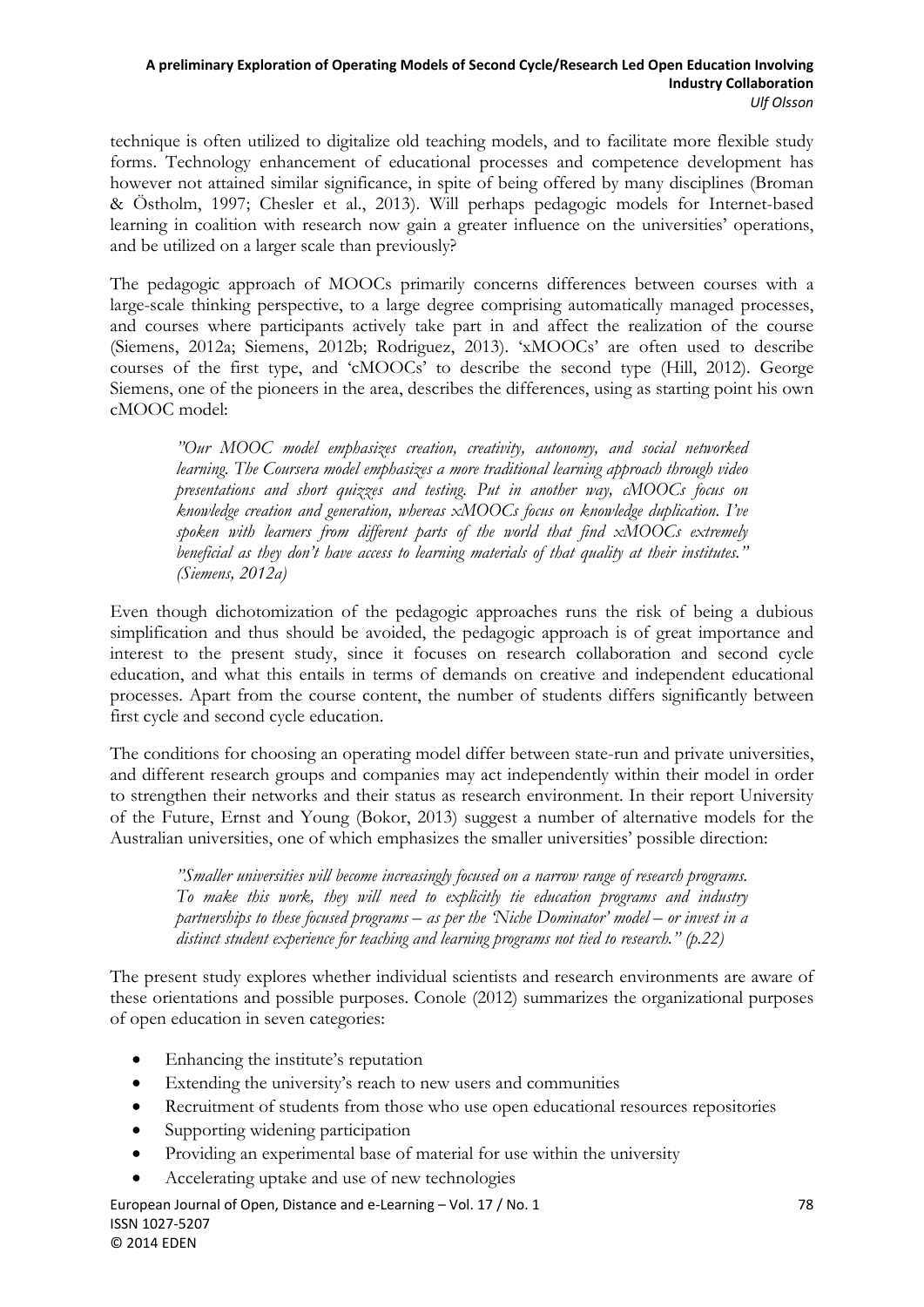Acting as a catalyst for less formal collaborations and partnerships (p.209)

We may assume that some of Conole's organizational purposes are particularly relevant to research groups collaborating with industry in research projects and in matters of education. The present study investigates whether the interviewed scientists find operating models interesting, or whether their own research group views them as being associated with one or more of Conole's purposes.

Eight possible models are listed in Coursera's partner contract with the included universities:

- Certification (students pay for a badge or certificate)
- Secure assessments (students pay to have their examinations invigilated (proctored))
- Employee recruitment (companies pay for access to student performance records)
- Applicant screening (employers/universities pay for access to records to screen applicants)
- Human tutoring or assignment marking (for which students pay)
- Selling the MOOC platform to enterprises to use in their own training courses
- Sponsorships (3rd party sponsors of courses)
- Tuition fees

### (Daniel, 2012, p.7)

In the present analysis, Coursera's list over models was employed in conjunction with four different strategies for open education that universities may select:

- Launch their own MOOC
- Join an existing MOOC-consortium
- Develop courses to fulfil the criteria for MOOCs
- Emphasize the quality of personal development and of meetings in campus environment

(Clarke, 2013)

The organizational purposes, models and strategies above are not selected to define the boundaries of open education or the most important topics as such in open education. They constituted the basis for the interviews in the present study and are chosen to give different scopes, from organizational purposes, through more or less defined models, to practical strategies.

# **Procedure**

A total of 11 scientists from five research environments at five Swedish universities were interviewed. The research environments were approached and selected on the basis of their application for funding from the Knowledge Foundation within the announcement for "IT in Higher Education" 2013. As the applications concerned open educational resources and information technology, the selection ensured that issues about open education, employing IT within education, research, and industry collaborations were not novel to the interviewed scientists. This approach allowed us to assume that the interviewed scientists had pondered over these issues somewhat more than other scientists in similar environments. The five research environments are situated at comparably small universities in Sweden, and have established collaborations with industry, Table 1.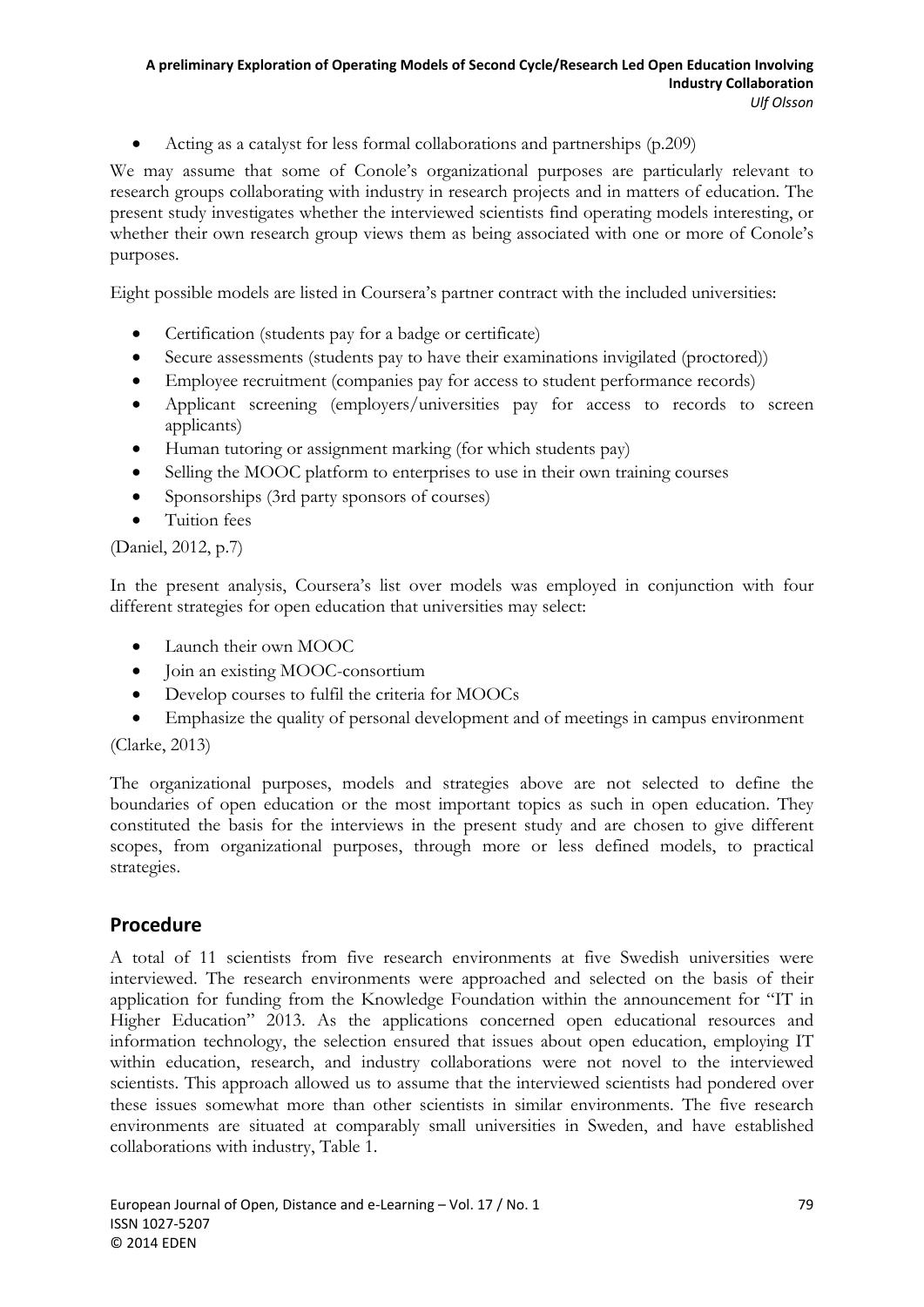| v<br>н<br>Ţ<br>K<br>M<br>Centre for Applied<br>The research group<br>CTF at Karlstad<br>The research center<br>The research group at<br>Materials &<br>Sensible Things that<br>PTW (Production<br>Intelligent Systems,<br>University, is an<br>CAISR, Halmstad<br>Communicate, STC, Mid<br>Technology West)<br>Manufacturing, School of<br>interdisciplinary<br>University, focuses on<br>Engineering, Jönköping<br>research center<br>Sweden University, offer<br>belongs to University<br>"aware" intelligent<br>University, has two main<br>focusing on service<br>an education in the<br>West. It is also a part of<br>PTC (Production<br>systems: human aware,<br>research direction,<br>management and<br>subjects of Electronics as<br>situation aware, and self-<br>value creation<br>Technology Centre),<br>Surface technology and<br>well as Computer<br>aware. The centre builds<br>Metals Casting. The key<br>through service.<br>Engineering. The group<br>which run in<br>Three multi-<br>around research groups<br>focus of both directions<br>builds around research<br>partnership with<br>is the relation between<br>in electronics, focus on<br>in three scientific areas:<br>disciplinary research<br>University West,<br>themes:<br>Signal Analysis,<br>the process, material<br>Sensor Technologies and<br>Innovatum Technology<br>Mechatronics and<br>microstructure and the<br>Service organizations<br>Sensor Systems. The<br>Park, and the<br>and Employment<br>manufacturing industry<br>Machine Learning.<br>resulting physical and<br>research is targeting<br>Intelligent systems built<br>mechanical properties of<br>relations, which deals<br>both technology and<br>in the region. The<br>for the imminent<br>the bulk material or<br>with new<br>design issues,<br>research is focused on<br>"ubiquitous future:" with<br>surface material of a<br>integrating functionality<br>development on<br>organizational<br>finished component. The<br>models, Service<br>and technology research<br>data, sensors and<br>manufacturing<br>embedded computers<br>metals casting activity is<br>innovation, based on<br>with a focus on wireless<br>processes in the<br>the largest and focus<br>a user involvement<br>sensor solutions and<br>present everywhere.<br>manufacturing industry,<br>ambient intelligence.<br>and more specifically on<br>Approximately 25%<br>primarily on cast<br>approach and<br>education and 75%<br>magnesium-, aluminium<br>Customer<br>Approximately 25%<br>(i) flexible automation<br>alloys and cast iron.<br>education and 75%<br>and robotics, (ii) surface<br>experiences, strongly<br>research.<br>Approximately 10%<br>anchored in the VINN<br>research.<br>coating processes<br>education and 90%<br><b>Excellence Center</b><br>(Thermal spraying), (iii)<br>research.<br>SAMOT.<br>welding, and (iv) cutting<br>Approximately 20%<br>processes.<br>education and 80%<br>Approximately 30%<br>education and 70%<br>research.<br>research.<br>The size of the research<br>Approximately 30 people<br>As a total the group are<br>The center has about<br>The research group has<br>employed within CAISR,<br>32 persons working full<br>30 PhDs and 25<br>about 50 people, out of<br>group is about 60<br>which 25 have PhDs and<br>out of which 15 have<br>or part time. They are<br>doctoral students<br>people divided between |
|--------------------------------------------------------------------------------------------------------------------------------------------------------------------------------------------------------------------------------------------------------------------------------------------------------------------------------------------------------------------------------------------------------------------------------------------------------------------------------------------------------------------------------------------------------------------------------------------------------------------------------------------------------------------------------------------------------------------------------------------------------------------------------------------------------------------------------------------------------------------------------------------------------------------------------------------------------------------------------------------------------------------------------------------------------------------------------------------------------------------------------------------------------------------------------------------------------------------------------------------------------------------------------------------------------------------------------------------------------------------------------------------------------------------------------------------------------------------------------------------------------------------------------------------------------------------------------------------------------------------------------------------------------------------------------------------------------------------------------------------------------------------------------------------------------------------------------------------------------------------------------------------------------------------------------------------------------------------------------------------------------------------------------------------------------------------------------------------------------------------------------------------------------------------------------------------------------------------------------------------------------------------------------------------------------------------------------------------------------------------------------------------------------------------------------------------------------------------------------------------------------------------------------------------------------------------------------------------------------------------------------------------------------------------------------------------------------------------------------------------------------------------------------------------------------------------------------------------------------------------------------------------------------------------------------------------------------------------------------------------------------------------------------------------------------------------------------------------------------------------------------------------------------------------------------------------------------------------------------------------------------------------------------------------------------------------------------------------------------------------------------------------------------|
|                                                                                                                                                                                                                                                                                                                                                                                                                                                                                                                                                                                                                                                                                                                                                                                                                                                                                                                                                                                                                                                                                                                                                                                                                                                                                                                                                                                                                                                                                                                                                                                                                                                                                                                                                                                                                                                                                                                                                                                                                                                                                                                                                                                                                                                                                                                                                                                                                                                                                                                                                                                                                                                                                                                                                                                                                                                                                                                                                                                                                                                                                                                                                                                                                                                                                                                                                                                                        |
|                                                                                                                                                                                                                                                                                                                                                                                                                                                                                                                                                                                                                                                                                                                                                                                                                                                                                                                                                                                                                                                                                                                                                                                                                                                                                                                                                                                                                                                                                                                                                                                                                                                                                                                                                                                                                                                                                                                                                                                                                                                                                                                                                                                                                                                                                                                                                                                                                                                                                                                                                                                                                                                                                                                                                                                                                                                                                                                                                                                                                                                                                                                                                                                                                                                                                                                                                                                                        |
|                                                                                                                                                                                                                                                                                                                                                                                                                                                                                                                                                                                                                                                                                                                                                                                                                                                                                                                                                                                                                                                                                                                                                                                                                                                                                                                                                                                                                                                                                                                                                                                                                                                                                                                                                                                                                                                                                                                                                                                                                                                                                                                                                                                                                                                                                                                                                                                                                                                                                                                                                                                                                                                                                                                                                                                                                                                                                                                                                                                                                                                                                                                                                                                                                                                                                                                                                                                                        |
|                                                                                                                                                                                                                                                                                                                                                                                                                                                                                                                                                                                                                                                                                                                                                                                                                                                                                                                                                                                                                                                                                                                                                                                                                                                                                                                                                                                                                                                                                                                                                                                                                                                                                                                                                                                                                                                                                                                                                                                                                                                                                                                                                                                                                                                                                                                                                                                                                                                                                                                                                                                                                                                                                                                                                                                                                                                                                                                                                                                                                                                                                                                                                                                                                                                                                                                                                                                                        |
|                                                                                                                                                                                                                                                                                                                                                                                                                                                                                                                                                                                                                                                                                                                                                                                                                                                                                                                                                                                                                                                                                                                                                                                                                                                                                                                                                                                                                                                                                                                                                                                                                                                                                                                                                                                                                                                                                                                                                                                                                                                                                                                                                                                                                                                                                                                                                                                                                                                                                                                                                                                                                                                                                                                                                                                                                                                                                                                                                                                                                                                                                                                                                                                                                                                                                                                                                                                                        |
|                                                                                                                                                                                                                                                                                                                                                                                                                                                                                                                                                                                                                                                                                                                                                                                                                                                                                                                                                                                                                                                                                                                                                                                                                                                                                                                                                                                                                                                                                                                                                                                                                                                                                                                                                                                                                                                                                                                                                                                                                                                                                                                                                                                                                                                                                                                                                                                                                                                                                                                                                                                                                                                                                                                                                                                                                                                                                                                                                                                                                                                                                                                                                                                                                                                                                                                                                                                                        |
|                                                                                                                                                                                                                                                                                                                                                                                                                                                                                                                                                                                                                                                                                                                                                                                                                                                                                                                                                                                                                                                                                                                                                                                                                                                                                                                                                                                                                                                                                                                                                                                                                                                                                                                                                                                                                                                                                                                                                                                                                                                                                                                                                                                                                                                                                                                                                                                                                                                                                                                                                                                                                                                                                                                                                                                                                                                                                                                                                                                                                                                                                                                                                                                                                                                                                                                                                                                                        |
|                                                                                                                                                                                                                                                                                                                                                                                                                                                                                                                                                                                                                                                                                                                                                                                                                                                                                                                                                                                                                                                                                                                                                                                                                                                                                                                                                                                                                                                                                                                                                                                                                                                                                                                                                                                                                                                                                                                                                                                                                                                                                                                                                                                                                                                                                                                                                                                                                                                                                                                                                                                                                                                                                                                                                                                                                                                                                                                                                                                                                                                                                                                                                                                                                                                                                                                                                                                                        |
|                                                                                                                                                                                                                                                                                                                                                                                                                                                                                                                                                                                                                                                                                                                                                                                                                                                                                                                                                                                                                                                                                                                                                                                                                                                                                                                                                                                                                                                                                                                                                                                                                                                                                                                                                                                                                                                                                                                                                                                                                                                                                                                                                                                                                                                                                                                                                                                                                                                                                                                                                                                                                                                                                                                                                                                                                                                                                                                                                                                                                                                                                                                                                                                                                                                                                                                                                                                                        |
|                                                                                                                                                                                                                                                                                                                                                                                                                                                                                                                                                                                                                                                                                                                                                                                                                                                                                                                                                                                                                                                                                                                                                                                                                                                                                                                                                                                                                                                                                                                                                                                                                                                                                                                                                                                                                                                                                                                                                                                                                                                                                                                                                                                                                                                                                                                                                                                                                                                                                                                                                                                                                                                                                                                                                                                                                                                                                                                                                                                                                                                                                                                                                                                                                                                                                                                                                                                                        |
|                                                                                                                                                                                                                                                                                                                                                                                                                                                                                                                                                                                                                                                                                                                                                                                                                                                                                                                                                                                                                                                                                                                                                                                                                                                                                                                                                                                                                                                                                                                                                                                                                                                                                                                                                                                                                                                                                                                                                                                                                                                                                                                                                                                                                                                                                                                                                                                                                                                                                                                                                                                                                                                                                                                                                                                                                                                                                                                                                                                                                                                                                                                                                                                                                                                                                                                                                                                                        |
|                                                                                                                                                                                                                                                                                                                                                                                                                                                                                                                                                                                                                                                                                                                                                                                                                                                                                                                                                                                                                                                                                                                                                                                                                                                                                                                                                                                                                                                                                                                                                                                                                                                                                                                                                                                                                                                                                                                                                                                                                                                                                                                                                                                                                                                                                                                                                                                                                                                                                                                                                                                                                                                                                                                                                                                                                                                                                                                                                                                                                                                                                                                                                                                                                                                                                                                                                                                                        |
|                                                                                                                                                                                                                                                                                                                                                                                                                                                                                                                                                                                                                                                                                                                                                                                                                                                                                                                                                                                                                                                                                                                                                                                                                                                                                                                                                                                                                                                                                                                                                                                                                                                                                                                                                                                                                                                                                                                                                                                                                                                                                                                                                                                                                                                                                                                                                                                                                                                                                                                                                                                                                                                                                                                                                                                                                                                                                                                                                                                                                                                                                                                                                                                                                                                                                                                                                                                                        |
|                                                                                                                                                                                                                                                                                                                                                                                                                                                                                                                                                                                                                                                                                                                                                                                                                                                                                                                                                                                                                                                                                                                                                                                                                                                                                                                                                                                                                                                                                                                                                                                                                                                                                                                                                                                                                                                                                                                                                                                                                                                                                                                                                                                                                                                                                                                                                                                                                                                                                                                                                                                                                                                                                                                                                                                                                                                                                                                                                                                                                                                                                                                                                                                                                                                                                                                                                                                                        |
|                                                                                                                                                                                                                                                                                                                                                                                                                                                                                                                                                                                                                                                                                                                                                                                                                                                                                                                                                                                                                                                                                                                                                                                                                                                                                                                                                                                                                                                                                                                                                                                                                                                                                                                                                                                                                                                                                                                                                                                                                                                                                                                                                                                                                                                                                                                                                                                                                                                                                                                                                                                                                                                                                                                                                                                                                                                                                                                                                                                                                                                                                                                                                                                                                                                                                                                                                                                                        |
|                                                                                                                                                                                                                                                                                                                                                                                                                                                                                                                                                                                                                                                                                                                                                                                                                                                                                                                                                                                                                                                                                                                                                                                                                                                                                                                                                                                                                                                                                                                                                                                                                                                                                                                                                                                                                                                                                                                                                                                                                                                                                                                                                                                                                                                                                                                                                                                                                                                                                                                                                                                                                                                                                                                                                                                                                                                                                                                                                                                                                                                                                                                                                                                                                                                                                                                                                                                                        |
|                                                                                                                                                                                                                                                                                                                                                                                                                                                                                                                                                                                                                                                                                                                                                                                                                                                                                                                                                                                                                                                                                                                                                                                                                                                                                                                                                                                                                                                                                                                                                                                                                                                                                                                                                                                                                                                                                                                                                                                                                                                                                                                                                                                                                                                                                                                                                                                                                                                                                                                                                                                                                                                                                                                                                                                                                                                                                                                                                                                                                                                                                                                                                                                                                                                                                                                                                                                                        |
|                                                                                                                                                                                                                                                                                                                                                                                                                                                                                                                                                                                                                                                                                                                                                                                                                                                                                                                                                                                                                                                                                                                                                                                                                                                                                                                                                                                                                                                                                                                                                                                                                                                                                                                                                                                                                                                                                                                                                                                                                                                                                                                                                                                                                                                                                                                                                                                                                                                                                                                                                                                                                                                                                                                                                                                                                                                                                                                                                                                                                                                                                                                                                                                                                                                                                                                                                                                                        |
|                                                                                                                                                                                                                                                                                                                                                                                                                                                                                                                                                                                                                                                                                                                                                                                                                                                                                                                                                                                                                                                                                                                                                                                                                                                                                                                                                                                                                                                                                                                                                                                                                                                                                                                                                                                                                                                                                                                                                                                                                                                                                                                                                                                                                                                                                                                                                                                                                                                                                                                                                                                                                                                                                                                                                                                                                                                                                                                                                                                                                                                                                                                                                                                                                                                                                                                                                                                                        |
|                                                                                                                                                                                                                                                                                                                                                                                                                                                                                                                                                                                                                                                                                                                                                                                                                                                                                                                                                                                                                                                                                                                                                                                                                                                                                                                                                                                                                                                                                                                                                                                                                                                                                                                                                                                                                                                                                                                                                                                                                                                                                                                                                                                                                                                                                                                                                                                                                                                                                                                                                                                                                                                                                                                                                                                                                                                                                                                                                                                                                                                                                                                                                                                                                                                                                                                                                                                                        |
|                                                                                                                                                                                                                                                                                                                                                                                                                                                                                                                                                                                                                                                                                                                                                                                                                                                                                                                                                                                                                                                                                                                                                                                                                                                                                                                                                                                                                                                                                                                                                                                                                                                                                                                                                                                                                                                                                                                                                                                                                                                                                                                                                                                                                                                                                                                                                                                                                                                                                                                                                                                                                                                                                                                                                                                                                                                                                                                                                                                                                                                                                                                                                                                                                                                                                                                                                                                                        |
|                                                                                                                                                                                                                                                                                                                                                                                                                                                                                                                                                                                                                                                                                                                                                                                                                                                                                                                                                                                                                                                                                                                                                                                                                                                                                                                                                                                                                                                                                                                                                                                                                                                                                                                                                                                                                                                                                                                                                                                                                                                                                                                                                                                                                                                                                                                                                                                                                                                                                                                                                                                                                                                                                                                                                                                                                                                                                                                                                                                                                                                                                                                                                                                                                                                                                                                                                                                                        |
|                                                                                                                                                                                                                                                                                                                                                                                                                                                                                                                                                                                                                                                                                                                                                                                                                                                                                                                                                                                                                                                                                                                                                                                                                                                                                                                                                                                                                                                                                                                                                                                                                                                                                                                                                                                                                                                                                                                                                                                                                                                                                                                                                                                                                                                                                                                                                                                                                                                                                                                                                                                                                                                                                                                                                                                                                                                                                                                                                                                                                                                                                                                                                                                                                                                                                                                                                                                                        |
|                                                                                                                                                                                                                                                                                                                                                                                                                                                                                                                                                                                                                                                                                                                                                                                                                                                                                                                                                                                                                                                                                                                                                                                                                                                                                                                                                                                                                                                                                                                                                                                                                                                                                                                                                                                                                                                                                                                                                                                                                                                                                                                                                                                                                                                                                                                                                                                                                                                                                                                                                                                                                                                                                                                                                                                                                                                                                                                                                                                                                                                                                                                                                                                                                                                                                                                                                                                                        |
|                                                                                                                                                                                                                                                                                                                                                                                                                                                                                                                                                                                                                                                                                                                                                                                                                                                                                                                                                                                                                                                                                                                                                                                                                                                                                                                                                                                                                                                                                                                                                                                                                                                                                                                                                                                                                                                                                                                                                                                                                                                                                                                                                                                                                                                                                                                                                                                                                                                                                                                                                                                                                                                                                                                                                                                                                                                                                                                                                                                                                                                                                                                                                                                                                                                                                                                                                                                                        |
|                                                                                                                                                                                                                                                                                                                                                                                                                                                                                                                                                                                                                                                                                                                                                                                                                                                                                                                                                                                                                                                                                                                                                                                                                                                                                                                                                                                                                                                                                                                                                                                                                                                                                                                                                                                                                                                                                                                                                                                                                                                                                                                                                                                                                                                                                                                                                                                                                                                                                                                                                                                                                                                                                                                                                                                                                                                                                                                                                                                                                                                                                                                                                                                                                                                                                                                                                                                                        |
|                                                                                                                                                                                                                                                                                                                                                                                                                                                                                                                                                                                                                                                                                                                                                                                                                                                                                                                                                                                                                                                                                                                                                                                                                                                                                                                                                                                                                                                                                                                                                                                                                                                                                                                                                                                                                                                                                                                                                                                                                                                                                                                                                                                                                                                                                                                                                                                                                                                                                                                                                                                                                                                                                                                                                                                                                                                                                                                                                                                                                                                                                                                                                                                                                                                                                                                                                                                                        |
|                                                                                                                                                                                                                                                                                                                                                                                                                                                                                                                                                                                                                                                                                                                                                                                                                                                                                                                                                                                                                                                                                                                                                                                                                                                                                                                                                                                                                                                                                                                                                                                                                                                                                                                                                                                                                                                                                                                                                                                                                                                                                                                                                                                                                                                                                                                                                                                                                                                                                                                                                                                                                                                                                                                                                                                                                                                                                                                                                                                                                                                                                                                                                                                                                                                                                                                                                                                                        |
|                                                                                                                                                                                                                                                                                                                                                                                                                                                                                                                                                                                                                                                                                                                                                                                                                                                                                                                                                                                                                                                                                                                                                                                                                                                                                                                                                                                                                                                                                                                                                                                                                                                                                                                                                                                                                                                                                                                                                                                                                                                                                                                                                                                                                                                                                                                                                                                                                                                                                                                                                                                                                                                                                                                                                                                                                                                                                                                                                                                                                                                                                                                                                                                                                                                                                                                                                                                                        |
|                                                                                                                                                                                                                                                                                                                                                                                                                                                                                                                                                                                                                                                                                                                                                                                                                                                                                                                                                                                                                                                                                                                                                                                                                                                                                                                                                                                                                                                                                                                                                                                                                                                                                                                                                                                                                                                                                                                                                                                                                                                                                                                                                                                                                                                                                                                                                                                                                                                                                                                                                                                                                                                                                                                                                                                                                                                                                                                                                                                                                                                                                                                                                                                                                                                                                                                                                                                                        |
|                                                                                                                                                                                                                                                                                                                                                                                                                                                                                                                                                                                                                                                                                                                                                                                                                                                                                                                                                                                                                                                                                                                                                                                                                                                                                                                                                                                                                                                                                                                                                                                                                                                                                                                                                                                                                                                                                                                                                                                                                                                                                                                                                                                                                                                                                                                                                                                                                                                                                                                                                                                                                                                                                                                                                                                                                                                                                                                                                                                                                                                                                                                                                                                                                                                                                                                                                                                                        |
| also working intimately<br>25 are PhD students.<br>senior research staff<br>PhDs and 3 are<br>who are variously                                                                                                                                                                                                                                                                                                                                                                                                                                                                                                                                                                                                                                                                                                                                                                                                                                                                                                                                                                                                                                                                                                                                                                                                                                                                                                                                                                                                                                                                                                                                                                                                                                                                                                                                                                                                                                                                                                                                                                                                                                                                                                                                                                                                                                                                                                                                                                                                                                                                                                                                                                                                                                                                                                                                                                                                                                                                                                                                                                                                                                                                                                                                                                                                                                                                                        |
| professors. Currently 8<br>with other research<br>involved in business<br>(28), PhD students (21),                                                                                                                                                                                                                                                                                                                                                                                                                                                                                                                                                                                                                                                                                                                                                                                                                                                                                                                                                                                                                                                                                                                                                                                                                                                                                                                                                                                                                                                                                                                                                                                                                                                                                                                                                                                                                                                                                                                                                                                                                                                                                                                                                                                                                                                                                                                                                                                                                                                                                                                                                                                                                                                                                                                                                                                                                                                                                                                                                                                                                                                                                                                                                                                                                                                                                                     |
| PhD students, and right<br>groups both at JTH and in<br>administration,<br>Research engineers and                                                                                                                                                                                                                                                                                                                                                                                                                                                                                                                                                                                                                                                                                                                                                                                                                                                                                                                                                                                                                                                                                                                                                                                                                                                                                                                                                                                                                                                                                                                                                                                                                                                                                                                                                                                                                                                                                                                                                                                                                                                                                                                                                                                                                                                                                                                                                                                                                                                                                                                                                                                                                                                                                                                                                                                                                                                                                                                                                                                                                                                                                                                                                                                                                                                                                                      |
| now in the process of<br>Luleå adding to two<br>working life science,<br>administrative staff.                                                                                                                                                                                                                                                                                                                                                                                                                                                                                                                                                                                                                                                                                                                                                                                                                                                                                                                                                                                                                                                                                                                                                                                                                                                                                                                                                                                                                                                                                                                                                                                                                                                                                                                                                                                                                                                                                                                                                                                                                                                                                                                                                                                                                                                                                                                                                                                                                                                                                                                                                                                                                                                                                                                                                                                                                                                                                                                                                                                                                                                                                                                                                                                                                                                                                                         |
| sociology, psychology<br>hiring three more.<br>more persons.                                                                                                                                                                                                                                                                                                                                                                                                                                                                                                                                                                                                                                                                                                                                                                                                                                                                                                                                                                                                                                                                                                                                                                                                                                                                                                                                                                                                                                                                                                                                                                                                                                                                                                                                                                                                                                                                                                                                                                                                                                                                                                                                                                                                                                                                                                                                                                                                                                                                                                                                                                                                                                                                                                                                                                                                                                                                                                                                                                                                                                                                                                                                                                                                                                                                                                                                           |
| and sociology of                                                                                                                                                                                                                                                                                                                                                                                                                                                                                                                                                                                                                                                                                                                                                                                                                                                                                                                                                                                                                                                                                                                                                                                                                                                                                                                                                                                                                                                                                                                                                                                                                                                                                                                                                                                                                                                                                                                                                                                                                                                                                                                                                                                                                                                                                                                                                                                                                                                                                                                                                                                                                                                                                                                                                                                                                                                                                                                                                                                                                                                                                                                                                                                                                                                                                                                                                                                       |
| religion.                                                                                                                                                                                                                                                                                                                                                                                                                                                                                                                                                                                                                                                                                                                                                                                                                                                                                                                                                                                                                                                                                                                                                                                                                                                                                                                                                                                                                                                                                                                                                                                                                                                                                                                                                                                                                                                                                                                                                                                                                                                                                                                                                                                                                                                                                                                                                                                                                                                                                                                                                                                                                                                                                                                                                                                                                                                                                                                                                                                                                                                                                                                                                                                                                                                                                                                                                                                              |
| The research group has<br>The main focus of<br>CTF develops and<br>A lot of collaboration in<br>Long running                                                                                                                                                                                                                                                                                                                                                                                                                                                                                                                                                                                                                                                                                                                                                                                                                                                                                                                                                                                                                                                                                                                                                                                                                                                                                                                                                                                                                                                                                                                                                                                                                                                                                                                                                                                                                                                                                                                                                                                                                                                                                                                                                                                                                                                                                                                                                                                                                                                                                                                                                                                                                                                                                                                                                                                                                                                                                                                                                                                                                                                                                                                                                                                                                                                                                           |
| majority of research<br>collaborations nationally<br>conducts research<br>a well-established<br>both research and                                                                                                                                                                                                                                                                                                                                                                                                                                                                                                                                                                                                                                                                                                                                                                                                                                                                                                                                                                                                                                                                                                                                                                                                                                                                                                                                                                                                                                                                                                                                                                                                                                                                                                                                                                                                                                                                                                                                                                                                                                                                                                                                                                                                                                                                                                                                                                                                                                                                                                                                                                                                                                                                                                                                                                                                                                                                                                                                                                                                                                                                                                                                                                                                                                                                                      |
| being done within CAISR<br>network and cooperate<br>with Swerea<br>projects in close<br>teaching. The research in                                                                                                                                                                                                                                                                                                                                                                                                                                                                                                                                                                                                                                                                                                                                                                                                                                                                                                                                                                                                                                                                                                                                                                                                                                                                                                                                                                                                                                                                                                                                                                                                                                                                                                                                                                                                                                                                                                                                                                                                                                                                                                                                                                                                                                                                                                                                                                                                                                                                                                                                                                                                                                                                                                                                                                                                                                                                                                                                                                                                                                                                                                                                                                                                                                                                                      |
| is collaboration with<br>SWECAST under the<br>collaboration with<br>close cooperation with<br>in a multifaceted ways                                                                                                                                                                                                                                                                                                                                                                                                                                                                                                                                                                                                                                                                                                                                                                                                                                                                                                                                                                                                                                                                                                                                                                                                                                                                                                                                                                                                                                                                                                                                                                                                                                                                                                                                                                                                                                                                                                                                                                                                                                                                                                                                                                                                                                                                                                                                                                                                                                                                                                                                                                                                                                                                                                                                                                                                                                                                                                                                                                                                                                                                                                                                                                                                                                                                                   |
| business and public<br>industry, both local and<br>casting Innovation<br>industrial partners.<br>with industry, academy                                                                                                                                                                                                                                                                                                                                                                                                                                                                                                                                                                                                                                                                                                                                                                                                                                                                                                                                                                                                                                                                                                                                                                                                                                                                                                                                                                                                                                                                                                                                                                                                                                                                                                                                                                                                                                                                                                                                                                                                                                                                                                                                                                                                                                                                                                                                                                                                                                                                                                                                                                                                                                                                                                                                                                                                                                                                                                                                                                                                                                                                                                                                                                                                                                                                                |
| Collaboration in three<br>and research institutes,<br>global companies.<br>Centre flag with 15<br>organizations both on                                                                                                                                                                                                                                                                                                                                                                                                                                                                                                                                                                                                                                                                                                                                                                                                                                                                                                                                                                                                                                                                                                                                                                                                                                                                                                                                                                                                                                                                                                                                                                                                                                                                                                                                                                                                                                                                                                                                                                                                                                                                                                                                                                                                                                                                                                                                                                                                                                                                                                                                                                                                                                                                                                                                                                                                                                                                                                                                                                                                                                                                                                                                                                                                                                                                                |
| national and<br>companies involved.<br>educational programmes<br>on a regional, national                                                                                                                                                                                                                                                                                                                                                                                                                                                                                                                                                                                                                                                                                                                                                                                                                                                                                                                                                                                                                                                                                                                                                                                                                                                                                                                                                                                                                                                                                                                                                                                                                                                                                                                                                                                                                                                                                                                                                                                                                                                                                                                                                                                                                                                                                                                                                                                                                                                                                                                                                                                                                                                                                                                                                                                                                                                                                                                                                                                                                                                                                                                                                                                                                                                                                                               |
| international level.<br>and international level.<br>Many other<br>with other institutions.                                                                                                                                                                                                                                                                                                                                                                                                                                                                                                                                                                                                                                                                                                                                                                                                                                                                                                                                                                                                                                                                                                                                                                                                                                                                                                                                                                                                                                                                                                                                                                                                                                                                                                                                                                                                                                                                                                                                                                                                                                                                                                                                                                                                                                                                                                                                                                                                                                                                                                                                                                                                                                                                                                                                                                                                                                                                                                                                                                                                                                                                                                                                                                                                                                                                                                             |
| collaborations on<br>50 industry partners                                                                                                                                                                                                                                                                                                                                                                                                                                                                                                                                                                                                                                                                                                                                                                                                                                                                                                                                                                                                                                                                                                                                                                                                                                                                                                                                                                                                                                                                                                                                                                                                                                                                                                                                                                                                                                                                                                                                                                                                                                                                                                                                                                                                                                                                                                                                                                                                                                                                                                                                                                                                                                                                                                                                                                                                                                                                                                                                                                                                                                                                                                                                                                                                                                                                                                                                                              |
| national and<br>during last 5 years.                                                                                                                                                                                                                                                                                                                                                                                                                                                                                                                                                                                                                                                                                                                                                                                                                                                                                                                                                                                                                                                                                                                                                                                                                                                                                                                                                                                                                                                                                                                                                                                                                                                                                                                                                                                                                                                                                                                                                                                                                                                                                                                                                                                                                                                                                                                                                                                                                                                                                                                                                                                                                                                                                                                                                                                                                                                                                                                                                                                                                                                                                                                                                                                                                                                                                                                                                                   |
| international level.                                                                                                                                                                                                                                                                                                                                                                                                                                                                                                                                                                                                                                                                                                                                                                                                                                                                                                                                                                                                                                                                                                                                                                                                                                                                                                                                                                                                                                                                                                                                                                                                                                                                                                                                                                                                                                                                                                                                                                                                                                                                                                                                                                                                                                                                                                                                                                                                                                                                                                                                                                                                                                                                                                                                                                                                                                                                                                                                                                                                                                                                                                                                                                                                                                                                                                                                                                                   |
| Undergraduate,<br>Undergraduate, graduate<br>Undergraduate,<br>Undergraduate,<br>Education on                                                                                                                                                                                                                                                                                                                                                                                                                                                                                                                                                                                                                                                                                                                                                                                                                                                                                                                                                                                                                                                                                                                                                                                                                                                                                                                                                                                                                                                                                                                                                                                                                                                                                                                                                                                                                                                                                                                                                                                                                                                                                                                                                                                                                                                                                                                                                                                                                                                                                                                                                                                                                                                                                                                                                                                                                                                                                                                                                                                                                                                                                                                                                                                                                                                                                                          |
| graduate and post<br>and post graduate<br>graduate and post<br>graduate and post<br>undergraduate and post                                                                                                                                                                                                                                                                                                                                                                                                                                                                                                                                                                                                                                                                                                                                                                                                                                                                                                                                                                                                                                                                                                                                                                                                                                                                                                                                                                                                                                                                                                                                                                                                                                                                                                                                                                                                                                                                                                                                                                                                                                                                                                                                                                                                                                                                                                                                                                                                                                                                                                                                                                                                                                                                                                                                                                                                                                                                                                                                                                                                                                                                                                                                                                                                                                                                                             |
| teaching. Further just<br>graduate level,<br>graduate teaching. All<br>graduate programs<br>graduate teaching. Two                                                                                                                                                                                                                                                                                                                                                                                                                                                                                                                                                                                                                                                                                                                                                                                                                                                                                                                                                                                                                                                                                                                                                                                                                                                                                                                                                                                                                                                                                                                                                                                                                                                                                                                                                                                                                                                                                                                                                                                                                                                                                                                                                                                                                                                                                                                                                                                                                                                                                                                                                                                                                                                                                                                                                                                                                                                                                                                                                                                                                                                                                                                                                                                                                                                                                     |
| and courses all<br>currently done on<br>below 1% of the activity<br>programs at distance,<br>including master and                                                                                                                                                                                                                                                                                                                                                                                                                                                                                                                                                                                                                                                                                                                                                                                                                                                                                                                                                                                                                                                                                                                                                                                                                                                                                                                                                                                                                                                                                                                                                                                                                                                                                                                                                                                                                                                                                                                                                                                                                                                                                                                                                                                                                                                                                                                                                                                                                                                                                                                                                                                                                                                                                                                                                                                                                                                                                                                                                                                                                                                                                                                                                                                                                                                                                      |
| campus, and do not offer<br>is industry courses based<br>PhD level. Concept for<br>taught on campus.<br>two on campus, one                                                                                                                                                                                                                                                                                                                                                                                                                                                                                                                                                                                                                                                                                                                                                                                                                                                                                                                                                                                                                                                                                                                                                                                                                                                                                                                                                                                                                                                                                                                                                                                                                                                                                                                                                                                                                                                                                                                                                                                                                                                                                                                                                                                                                                                                                                                                                                                                                                                                                                                                                                                                                                                                                                                                                                                                                                                                                                                                                                                                                                                                                                                                                                                                                                                                             |
| on revenue. No distance<br>blended master.<br>collaborative education<br>any distance courses.<br>Neither distance nor                                                                                                                                                                                                                                                                                                                                                                                                                                                                                                                                                                                                                                                                                                                                                                                                                                                                                                                                                                                                                                                                                                                                                                                                                                                                                                                                                                                                                                                                                                                                                                                                                                                                                                                                                                                                                                                                                                                                                                                                                                                                                                                                                                                                                                                                                                                                                                                                                                                                                                                                                                                                                                                                                                                                                                                                                                                                                                                                                                                                                                                                                                                                                                                                                                                                                 |
| commissioned<br>They are doing<br>education.<br>and training of                                                                                                                                                                                                                                                                                                                                                                                                                                                                                                                                                                                                                                                                                                                                                                                                                                                                                                                                                                                                                                                                                                                                                                                                                                                                                                                                                                                                                                                                                                                                                                                                                                                                                                                                                                                                                                                                                                                                                                                                                                                                                                                                                                                                                                                                                                                                                                                                                                                                                                                                                                                                                                                                                                                                                                                                                                                                                                                                                                                                                                                                                                                                                                                                                                                                                                                                        |
| commissioned education<br>education is<br>engineers on Bachelor                                                                                                                                                                                                                                                                                                                                                                                                                                                                                                                                                                                                                                                                                                                                                                                                                                                                                                                                                                                                                                                                                                                                                                                                                                                                                                                                                                                                                                                                                                                                                                                                                                                                                                                                                                                                                                                                                                                                                                                                                                                                                                                                                                                                                                                                                                                                                                                                                                                                                                                                                                                                                                                                                                                                                                                                                                                                                                                                                                                                                                                                                                                                                                                                                                                                                                                                        |
| from time to time.<br>level together with<br>undertaken.<br>industry.                                                                                                                                                                                                                                                                                                                                                                                                                                                                                                                                                                                                                                                                                                                                                                                                                                                                                                                                                                                                                                                                                                                                                                                                                                                                                                                                                                                                                                                                                                                                                                                                                                                                                                                                                                                                                                                                                                                                                                                                                                                                                                                                                                                                                                                                                                                                                                                                                                                                                                                                                                                                                                                                                                                                                                                                                                                                                                                                                                                                                                                                                                                                                                                                                                                                                                                                  |

| Table 1: The researchers interviewed come from five research groups. |  |
|----------------------------------------------------------------------|--|
|                                                                      |  |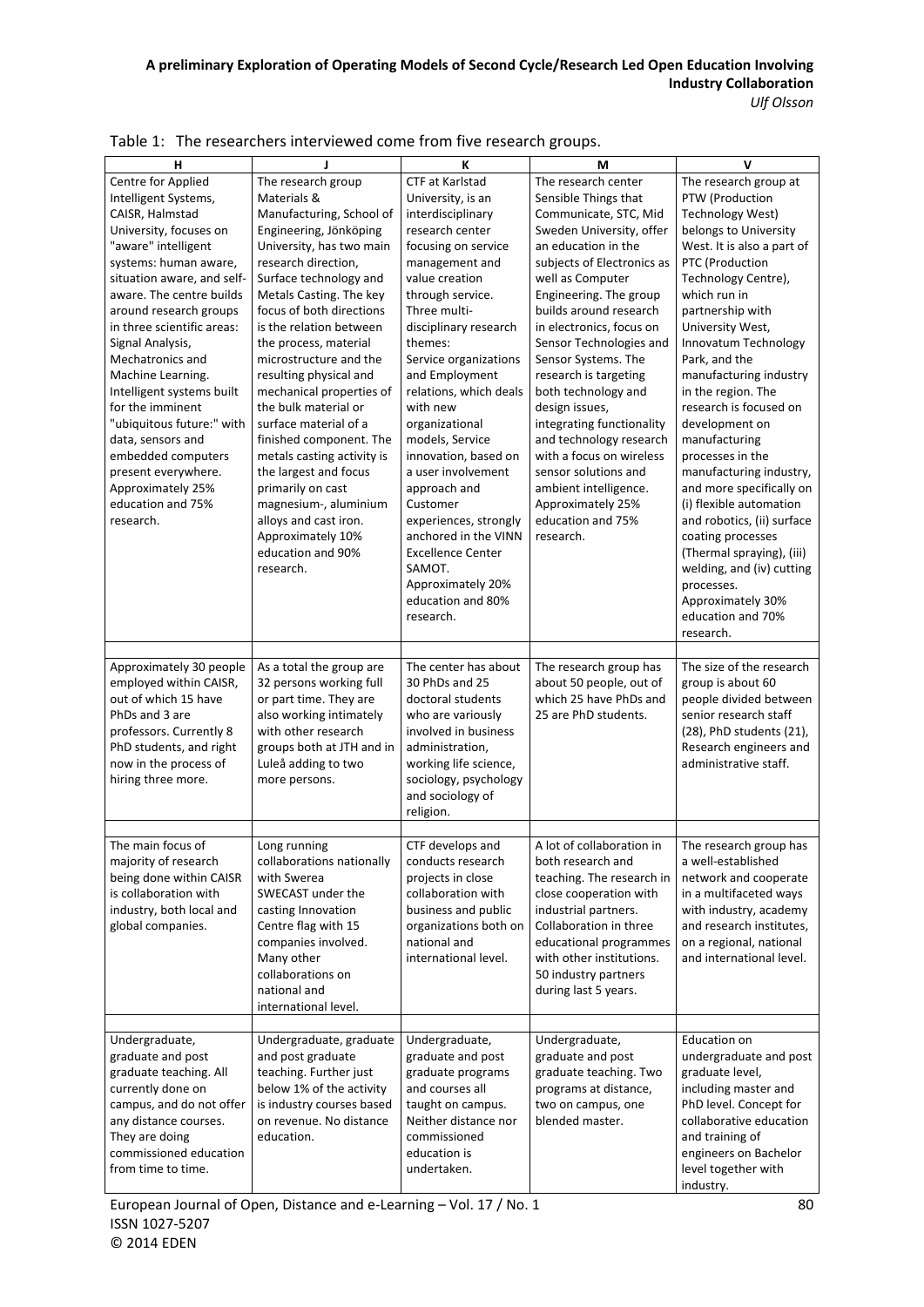In common for all five research environments are:

- Located in comparatively small cities, with the ensuing difficulties in getting professionals to apply for campus education on a regular basis.
- Interest in research collaboration with industry.
- Industrial PhD students as one form of collaboration with industry.
- Awareness of industry's needs for training that can be combined with daily tasks at the work place.

There are of course differences in the research volume, in the number of students and in how comprehensive the collaboration with industry and other institutions is.

Each project leader participated in an interview, along with a varying number of colleagues in their research groups. The semi-structured interviews, conducted  $30$  May  $-$  2 July 2013 at each respective university, were recorded, transcribed, and subsequently analysed. The interviews were carried out for on average 1 h 30 minutes. The respondents were informed that they would not be quoted by name and any discussed collaboration would not be identified. The unit for the interview was the research environment. The researchers were encouraged to give their own opinions upon the questions, independently of the university's strategy and policy documents.

The researchers were asked, based on an interview-guide, about organizational purposes, operating models and strategies for open education. These topics were followed up by questions concerning openness and industrial collaboration and also pedagogical challenges and obstacles. The interviews were conducted in Swedish with J, K, M, V, and in English with H. The citations are accordingly translated to English (except for H).

The statements were analysed and categorized under more general umbrella headings to produce a description of points made with reference to their nature and frequency. Particular quotations were selected to represent statements in the findings. The purpose was to obtain more in-depth knowledge about the different ways the researchers think. Quantitative or statistical analysis was not the purpose of the study.

# **Results**

#### *Organizational purposes*

The organizational purposes of open education, as suggested by the scientists, can be divided into two different categories. One category is primarily about demonstrating the institutional operations. Although some scientists claim that all universities hold a large potential for strengthening their brand whether they are well-known or not, the researchers emphasize the potential of separate research groups for making themselves more known, increasing their status. There are examples of very respected research groups at otherwise rather unknown universities. *"I see it as a tremendous opportunity; to have one or two MOOCs within a specific area that we also would make international, would be immensely propitious."* (K1) The open education becomes a marketing tool, a "showcase", allowing the research group to display their research and education. Other scientists will be able to see what (prospering) projects are being run; collaboration would be facilitated, and perhaps even scientists recruited. *"It is really about how to acquire status in the world."* (J1) *"As world-leading, you want renown."* (J1).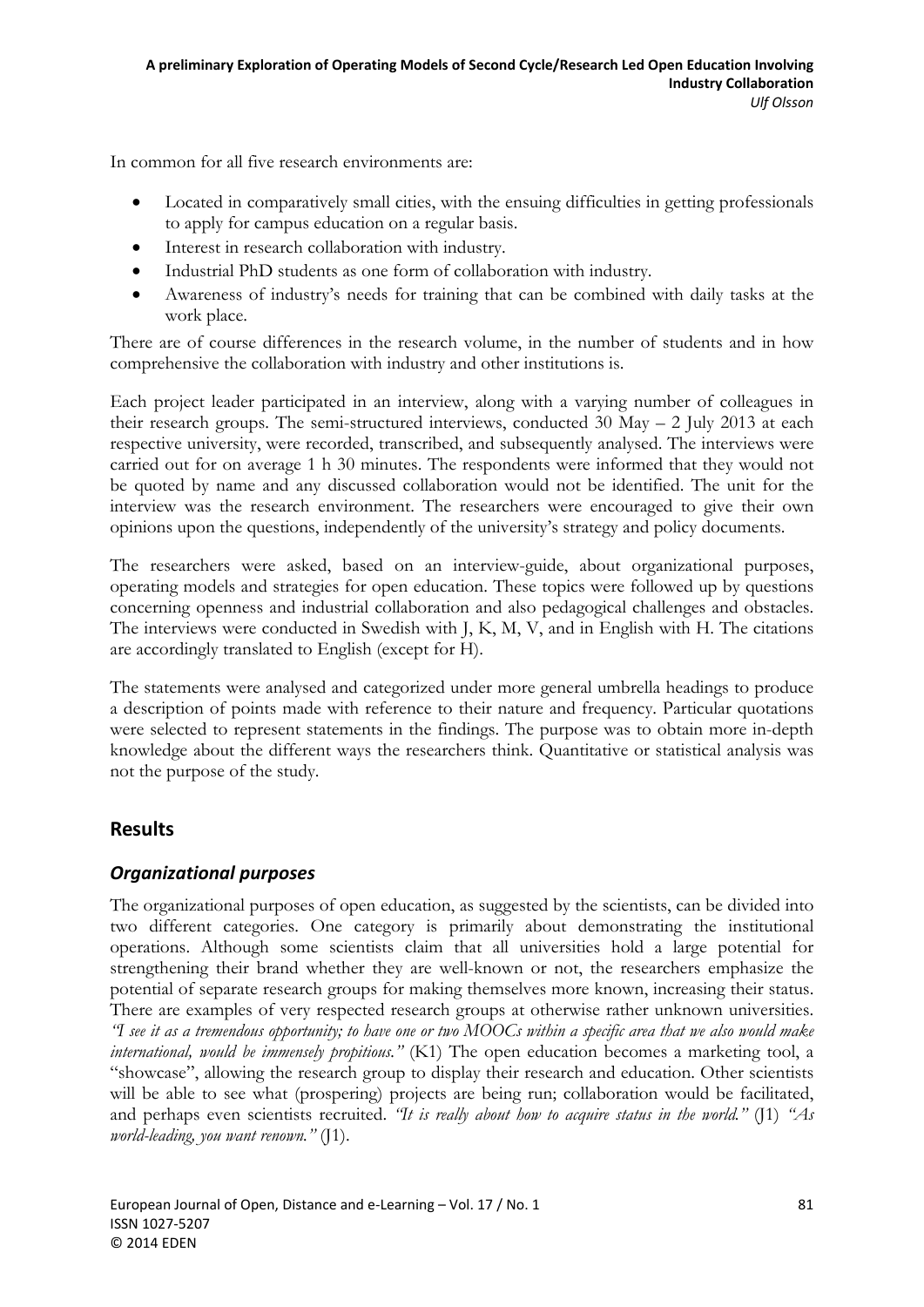The second category entails that presumptive students may be enticed into applying the offered education, but the scientists' discussions diverge about the choices students make. One viewpoint stated that students as well as employers link particularly Engineering Education with the status of the university. Hence, we may assume that open education might reinforce the brand of a university, but the status of a course and of a university is a complex matter. High application pressure, along with other factors, affects the status. Some doubts were raised in this context, e.g. about open education not being examined in a normal procedure, only yielding a course certificate when the student is approved. Will the university itself consider this equivalent to other courses? Does the status of an open course correlate with the status of the university? A followon question lifted by the scientists concerned how employers assess a certificate from an open course. Several research groups remarked that we harbour a picture of students choosing from a status perspective, but when asking them, this is not the case. Students from China were provided as examples: *"What do you mean difference, it is Sweden."* (V2) The students did not evaluate the universities from an age perspective, but considered other aspects. Students do not generally reason like teachers about age and status of the universities. Many factors influence the students' choices. The university being situated in or nearby their domicile is a strong factor, but the reputation of e.g. a good party life during weekends is significant for the choice.

Since the courses offered by the interviewed researchers often are very niched, it is hard to recruit sufficient number of course participants, and hence to offer the course at all, even with local participants. *"So, it is really hard to design a course and make sure that there are enough people there"* (H2). Not all students are attracted by the prospect of travelling to relatively small towns where the research groups' universities are located, to participate in studies. *"Coming from Gothenburg to study here is not going to happen."* (H1) It is particularly difficult to attract working persons from other parts of the country on a regular basis. Flexible forms of work are more suitable, and may even result in the companies saving on in-service training of personnel. *"In this new project, IT for higher education, the approach is to have one part open to learn for all. Then you are coming to an assessment part. One has to find a transition, but all study material should be open. It becomes a showcase for those who want to*  window-shop a bit. You can see what we are doing well. What the course is about so, if you just want to improve *yourself it is free for further training."* (M1) The flexibility may consist of completely open courses, which, according to the scientists, is encouraged by several large companies, since these may be a cost-effective alternative to training in the companies' own regime.

The desired increase in student recruitment mentioned, predominantly concerned second cycle education. In one interview, the recruitment source in Sweden being insufficient was professed as the primary reason for opening up the education. The prospect of attracting more and better students to the courses by creating a larger interest in the research and education areas was declared. However, not all research groups concurred with that, even though extended flexibility within master education would facilitate participation by foreign students. Course collaboration among the universities is an option, even if it can be complicated to arrange but *"As long as no one exploits someone else it can usually be managed in some way or other."* (V2)

The interviewed scientists believed that augmentation of the status would be a strong motive for investing in open education and openly published education resources. Building a brand was however deemed as problematic. The researchers mean that having a high status from the start, like MIT with its several affiliates, facilitates further development of the brand. You need to be famous from the start in order to acquire higher status. A small, unknown university does not posses comparable preconditions. Being part of an organization, marketing education from different universities, was one option mentioned.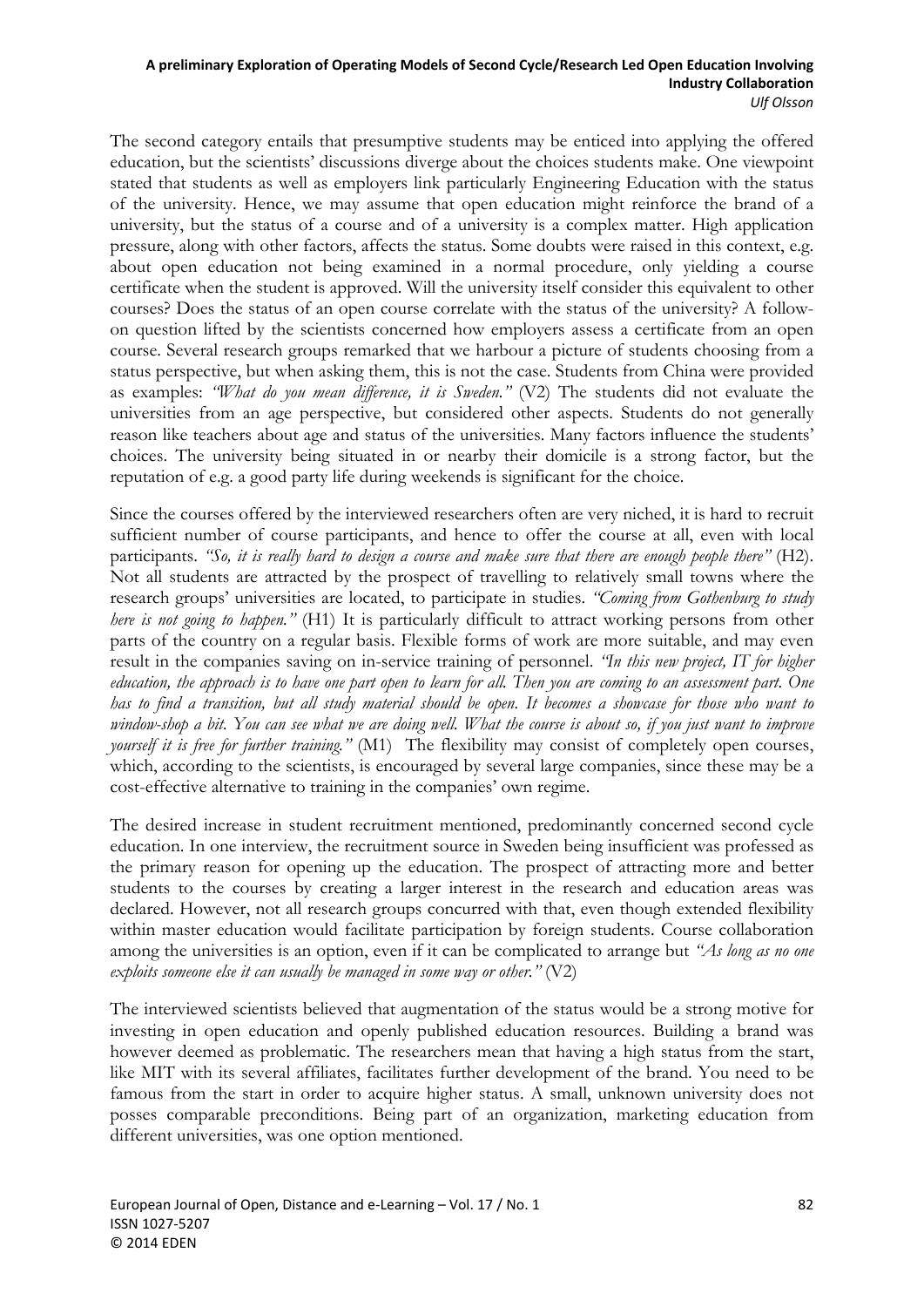Conole's (2012) organizational purposes, to develop reusable course materials, or contributing to the university utilizing IT, were not emphasized by the interviewees. Open education functioning as a catalyst for development of less formal networks and collaborations was broached in connection with the view that open education might be a means to tie additional external contacts to the research environment. Several scientists mentioned the possibility of making courses more accessible and the research group more public, by extending the use of social media. Each scientist should be more active in order to increase the knowledge about the group's research, and about education options.

### *Operating models*

If demand for increased flexibility and accessibility is an indisputable assumption, with its challenges and obstacles, then the question whether the education should be open or not is more complex. The incentives to develop and conduct open education are not equally debated in the different research groups, but the following questions recur frequently: Why should we change something that is functioning? We reach the peak rate (maximal number of students paid for by the government), and are not paid for the extra work. *"Why should we offer a course for thousands of students when we are not paid for what we do?"* (K1). The discussion about open education is new, and the groups indicate that many ambiguities exist in terms of the purposes, and many choices of path remain.

The research groups were doubtful about the possibilities of making a profit from open courses in second cycle education. Their courses are usually highly niched; recruiting the number of students required for generating sufficient profits would be problematic. *"It must be so unique that it cannot be found at any of the big dragons in the U.S. if I may say so. It must be incredibly niched, if one will get a group who might be interested in it."* (M2) On the other hand, a sufficiently niched education might facilitate charging fees. The link to commissioned education, and various types of upgrading courses, is obvious. A plausible payment model – apart from students paying for a highly niched course – would be to provide texts, audio, and videos, etc. for free, while charging for the interactive part, the direct contact with the teacher, the scientist, or the supervisor. Universities and companies developing examinations and validations in collaboration might be a way to find new forms of education. One researcher suggested linking mobile phone apps with courses, allowing the course organizers to charge for their downloading. In the end, the open courses might generate something of interest, but they considered profit possibilities low, as well as the incentives. The operating models described by the interviewees were not adequately reasoned, with a clear purpose and long-sightedness.

### *Strategies for open education*

Making campus courses more flexible is a development positively viewed by the researchers, as they are aware of the aspirations of the companies. Increased flexibility and possible individual adaptation are ambitions held by the different research groups. It promotes collaboration with companies as well as student recruitment. Furthermore, there is an underlying, more or less implicit stipulation that university education utilizes information technology, modern pedagogy, and is made more accessible, which is not questioned by the scientists. Notwithstanding, research groups and individual scientists display moderate activity in terms of handling these demands.

One researcher expressed an idea about affiliating to an existing MOOC-consortium, which is one of the ways pointed out by Clarke (2013) as a possible strategy for universities that want to develop their education. This would make research groups from non-state universities visible and raise their status, attracting new contacts.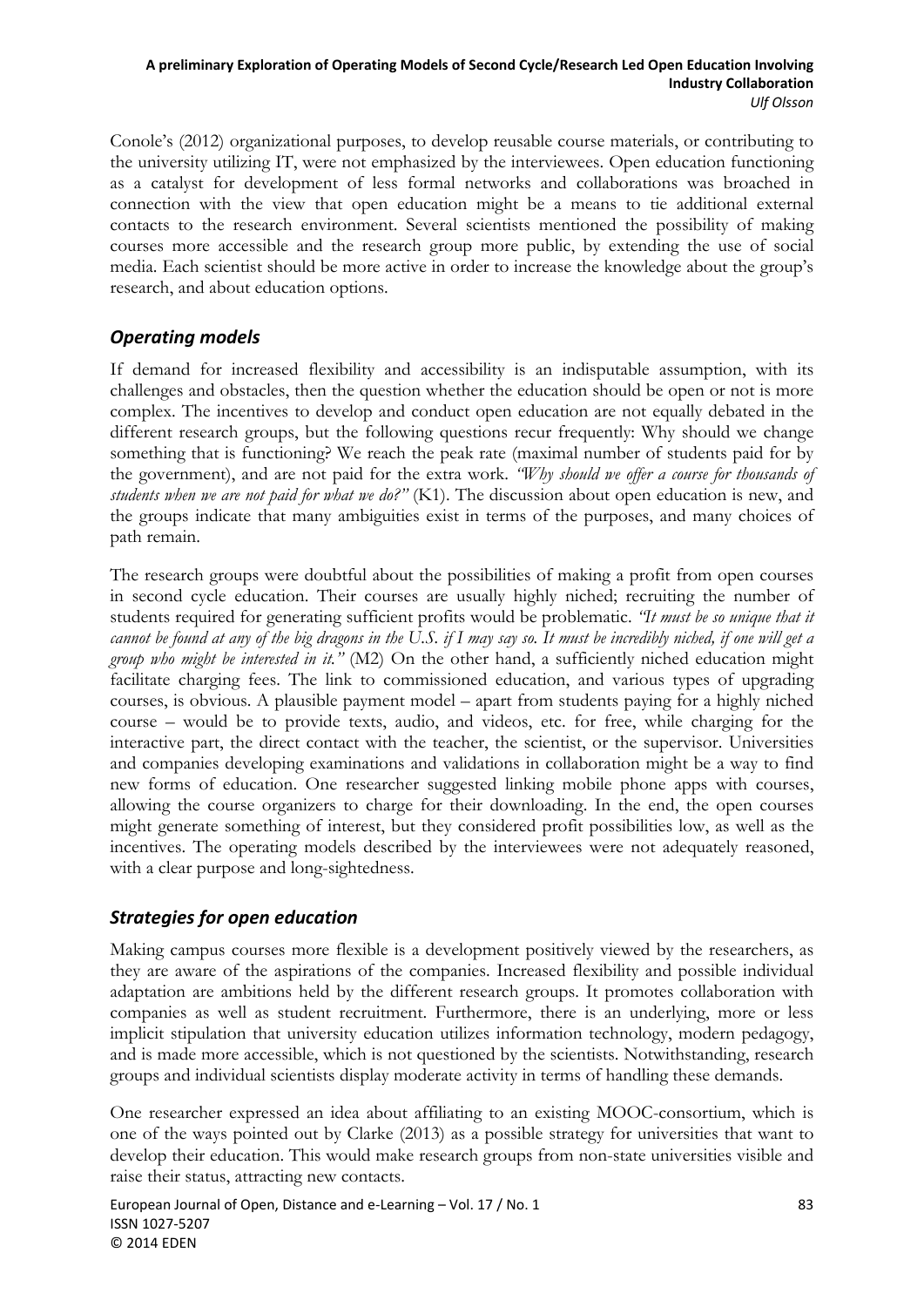Yet another way, mentioned by Clarke (2013), is to launch your own MOOC. One of the research groups nurtures well-advanced plans to publish open educational resources on their own site, but the operating model is still indefinite. An obvious step is to introduce fees in connection with examination (see above; Daniel, 2012).

The researchers regard publishing as a means to develop their own range of courses until the criteria for MOOCs are met (Clarke's third way [2013]); the most feasible course materials mentioned in this context were various recorded features and lecture notes. A gradual augmentation of the open part of existing education was deemed possible to carry out, although lack of time and money was voiced. Since no structures were to be altered, and (tacitly) no teacher would be forced to publish material without consent, no conflicts with individual, judicial, or administrative systems were expected. Present course structures, feedback, and examination forms would be preserved. Laboratory work requiring a special environment would not be a problem, and increased control and validation were not expected. *"It is novel terrain now, huh. It is quite a big challenge to go from the one extreme to the other."* (V1)

Clarke's (2013) fourth way points to profiling the quality by personal development and meetings in campus environment. Compared to the other strategies, this approach is not as timeconsuming or costly. This path is preferred by some of the research groups that wish to maintain their structure as well as current funding, under the implicit condition that collaborating companies and future students also prefer this type of education. It is a well-known form, and holds a potential for improvement.

### *Openness and industrial collaboration*

The research groups collaborate closely with industry, particularly in terms of research, but also in educational matters. Common interesting research areas are identified; and collaborations within education take place, identifying competences, besides finding projects and data for project work and theses. The doctoral students carry out a great deal of their work at companies. In many cases their project concerns new processes, services, and products, not self-evidently viewed as publicly accessible. The scientists did not consider the openness that open education entails a big problem for their collaboration with industry. There is no difference between campus courses and open courses in terms of what is allowed to be published. Confidential data in campus courses are confidential in open courses as well. Student theses are processed as previously, even though the procedure differs slightly between the research groups; but the routines are maintained. A distinction is often made between pure factual results, retained by the company, and publicly judged theses that comprise theory, methods, work procedures, and discussion. In some cases, standardized and anonymous data may be utilized, but in certain specific studies problems may arise. Retrieving information about which data that may be used is particularly problematic when companies owned by larger international corporations are involved. The process is simpler when dealing with smaller companies. *"In smaller companies, one person rules."* (V1)

General and comprehensive courses and work involving generic problems are easier to run openly. However, problems arise when education entails "know how", how to do things, since economic, competitive advantages might be involved. The research groups differ in their view on whether this problem is brought to attention or not. One group points out that certain companies wish to keep their contacts and educational efforts concealed, while others convey that companies are only marketing themselves in the educational collaboration. When concealment is requested it most likely concerns new investments, new areas where the companies are planning to extend their commitments. One researcher gave also an example of security-classified companies. *"We work with security-classified companies even what they know is secret."*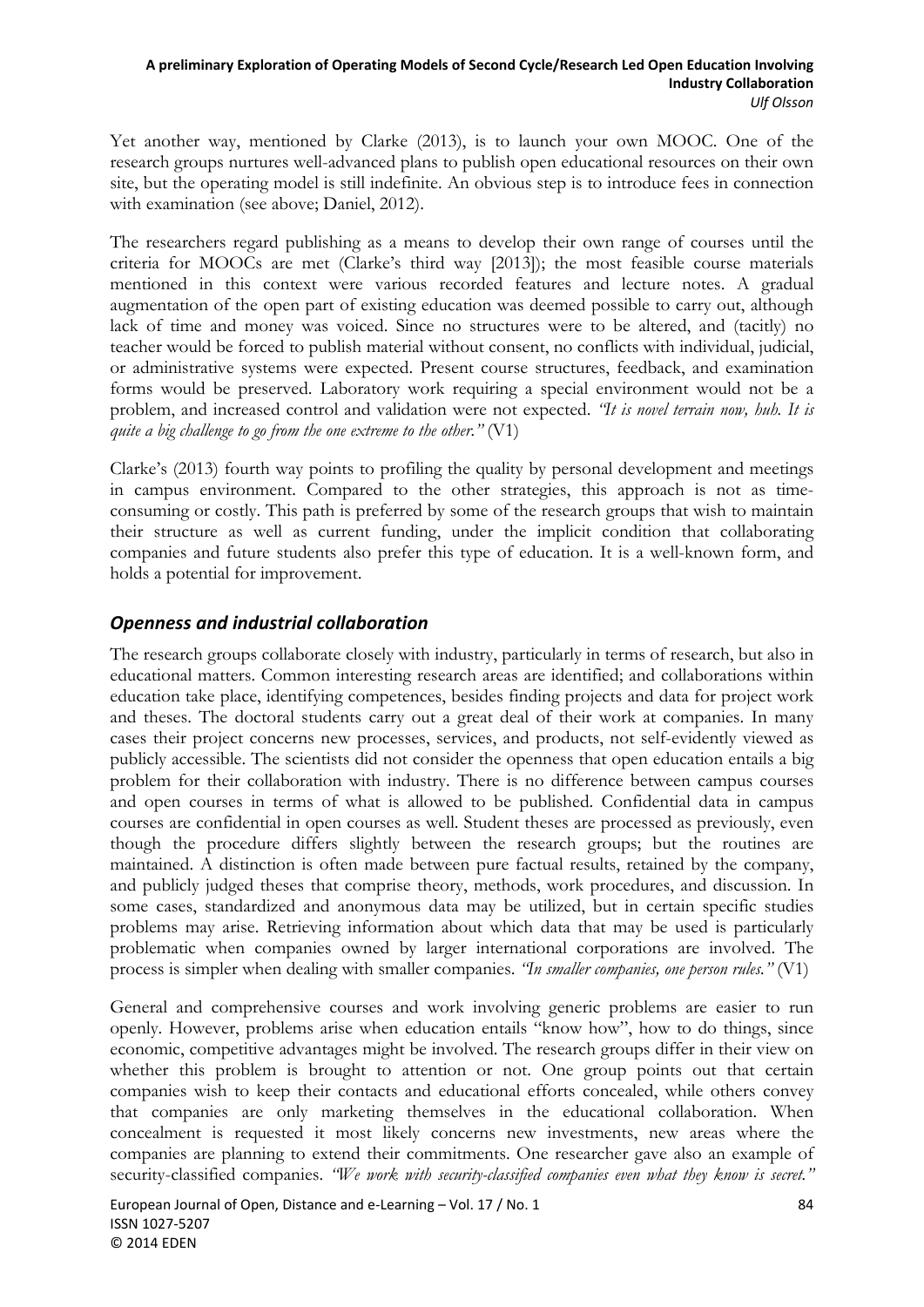(V1) When no problems with industrial collaboration are discerned, it is perceived that the companies are in control and know what information to make public. Companies' participation may be compared to guest lectures, where they reveal what they know and display what they are proud of, a marketing strategy for the companies.

The rights to research results in research collaborations are regulated by agreements, but these are not completely unproblematic since research often is financed by public funds. In certain cases the university is the part inviting for collaboration, stipulating the conditions, but in other cases of collaboration, the rights agreements allow the companies to specify what should be made public. *"So, as a taxpayer, I think perhaps I would prefer it to be more open than now, and maybe less company sometimes, huh."* (V1)

### *Pedagogic challenges*

When the research groups discussed open education, they incorporated methods for making courses more flexible and accessible with the aid of information technology. Several groups expressed a strong wish to make their education environment more flexible, in spite of not knowing whether that involved different solutions for the present campus students and for industry collaboration. A common starting point was however that more course material would be produced and made publicly accessible. Most importantly, material not publicly accessible in learning management systems (LMS) was to be published openly, and more lectures were to be recorded and made accessible. Course material and modules were to be made shorter, facilitating their use in other contexts.

Accessibility of the course material on the Internet would first and foremost facilitate studies by working people, who cannot be physically present at the university, and who need to study at times and at a speed on their own terms. The division into shorter modules further aids these individuals, and also others who wish to combine studies more freely than is possible today. *"It is simply a trend in society to make information and knowledge accessible; that it fits into the work procedure, with many different projects during a working day and a week, to be able to individualize the course, making it accessible in accordance with individual needs."* (H1) Other universities' open educational resources should also be utilized. The purpose is to utilize material of better quality than one has to offer. *"I did a course in Robotics from Stanford University USA which I followed, just as video"* (V3) Web-based material may also be a resource for student discussions, and for increasing the creativity of the students, thereby rendering source critique a more relevant competence.

The greatest challenge put forth by the scientists is the matter of what form the interaction should take. *"Just watching videos and you can read a book, just as well, right, it's the feedback that's important.*" (H2) It is a challenge to guarantee the practical level. How should lab-intensive courses be carried out? Can distance supervision function as well as physical meetings? Is meaningful feedback in courses with many participants possible to accomplish? Help is vital when learning how things function. Apart from a wavering motivation for running a course that you might not be paid for, the large hesitation concerns the interaction between students and teachers/supervisors. Notwithstanding, some researchers give examples of well-working distance supervision *"Yes, it doesn't take time thanks to recorded lectures"* (V3), and others mention automatized functions for interactions. Although automatized multiple choice questions are used in the courses, and automatic structures for communication might be used, there are doubts whether this would function in reality.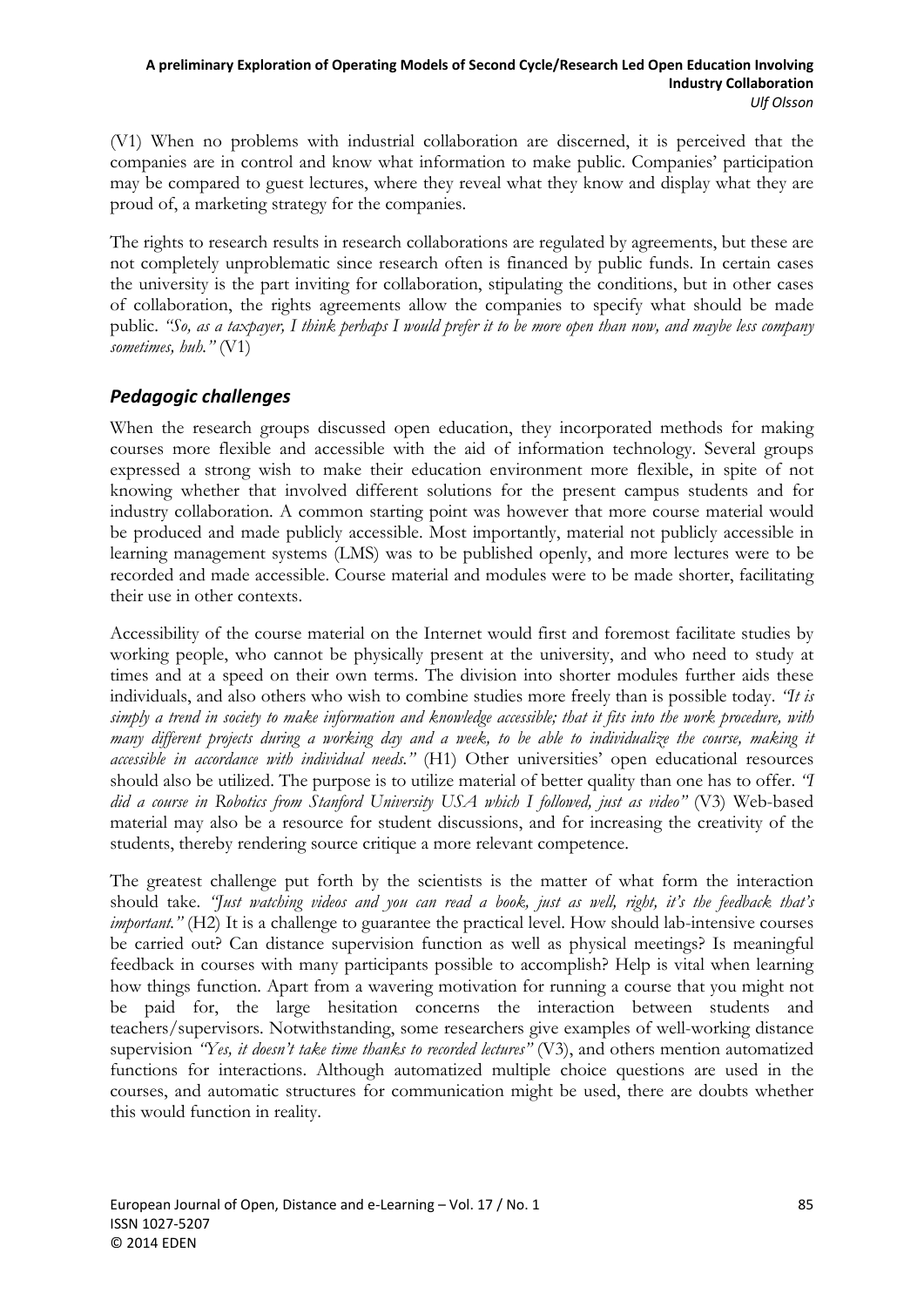### *Obstacles*

A number of common obstacles are mentioned, but are emphasized differently among the scientists. The commitment of the research groups to the development of open education was not seen as self-evident. Besides the pedagogic challenges mentioned above, various obstacles were observed both at individual research level and at system-level. At a comprehensive level, expanding through increased number of students was problematic due to peak rates already being reached. The number of students is sufficient, and so is the number of applicants. The most common financing system – remuneration per student – was thereby not feasible as the chief alternative. The incentives for increasing the number of students were missing, although some groups expressed a wish to increase the proportion of education in relation to research. They were concerned that specialized courses in the second-cycle education might not attract sufficient number of students, and also hoped for a more long-term, stable funding; the remuneration system was hence deemed better than external financing of research.

Conflicts with the administrative system in terms of admission, curricula, and regulations were apprehended. "Sham postgrads" (students participating in doctoral education, but not formally admitted as doctoral students) in the systems are undesired, but might become more common with more prevalent open second cycle education. How should the matter of validation be resolved? How should we validate our own certificates? How should we validate the certificates of other universities? How can we plan our personnel on demand when we are forced to adjust our personnel resources, and thus require extensive forward planning? The scientists commented that administration systems as well as personnel recruitment are adapted to the current education system, and anticipated that adjusting these would entail many obstacles and problems.

Publishing your own material is problematic, and not only because *"Why should somebody watch our lecturer instead of something else?"* (H2) but for the risk of it being used in "aberrant" contexts as well. If what a teacher has created is taken apart, perhaps altered and used in another context, he/she might not receive the desired "cred". Several researchers pointed out this risk, and emphasized that traceability should be guaranteed. It should be clearly stated – in the context where the material is used – which university, research group, or scientist that created the material. This would improve the likelihood of one's own investments being visualized, even though the risk under certain circumstances prevails, if the material is wrongly used. Open education was in principal considered a good thing, but it was imperative to actually acquire attention and some form of recognition for the work.

Matters of copyright were experienced as a vast obstacle, both in terms of the scientist's own material, and material normally used in connection with lectures. Openly publishing your own material is the natural procedure if you are a researcher. You want to spread your material, be cited, and acquire credit for your research. Open distribution may however counteract this. The most important career path is via publications in renowned scientific journals, the number of citations to your articles, and not the amount of research results made accessible in various open forums. The researchers must therefore funnel their work into journals, and be cautious about what research results to publish and where, not to reduce the possibilities of contributions being accepted. To openly publish new data in a course reduces a potential article's newsworthiness and publication value. Existing agreements with publishers on copyrights for research results may also prevent a scientist from using his/her "own" material in an open course. Even though copyright issues were experienced as an obstacle, some scientists still believed that *"If I publish openly, I will probably receive more in return".* (V2)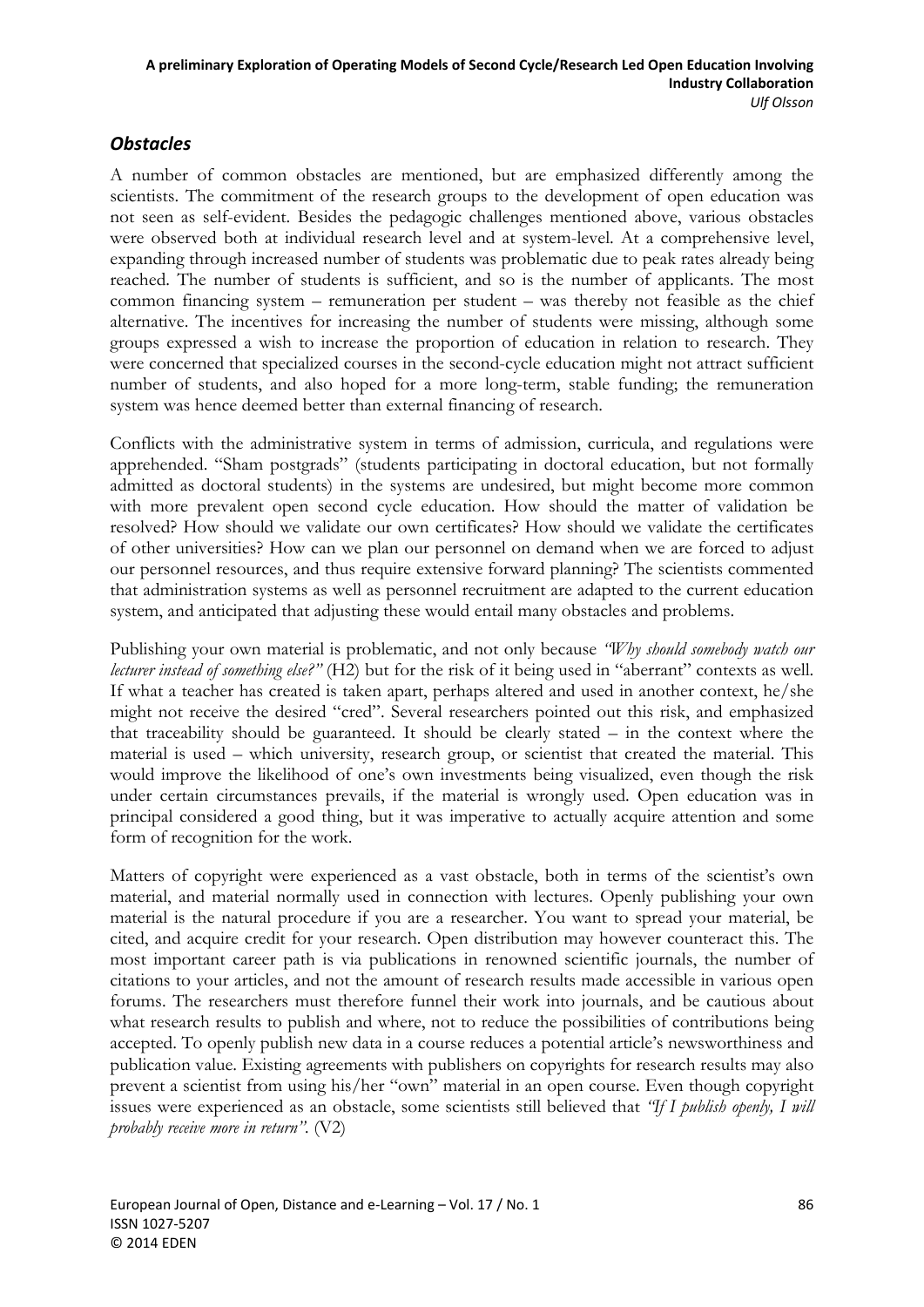The copyright rules were perceived as unclear and difficult to interpret correctly, leading to researchers being worried about handling copyright protected material. The uncertainty, whether someone else's material is permitted to be displayed or cited, increases first and foremost when the teaching context is changed from a classroom, or a "closed" learning management system, into a completely open system. It is hard to discern differences in copyright between using another person's photograph or figure in a classroom and using them in an open course. An example of this is when material is shown and cited in a lecture that is recorded. If this lecture is openly accessible, the "evidence" is available also to people that, following the copyright rules, might claim this to be inappropriate usage. The researchers implied that the so-called teacher exception – a copyright convention for teacher-produced material – necessitates that institutes are managing questions around the course material if a teacher leaves the university. Is it permitted to continue using the course material? What copyright rules apply for campus courses? Is there a difference for open courses? Another detail, complicating copyright issues in open education, is to sort out the rights to use course material collaboratively produced by a production team: "...*really difficult, because it is yet another market that need to be addressed*" (V1). Another potential obstacle was that scientists having consulting commitments on the side, where they use their own material, might worry about loosing earnings if they make their material openly accessible.

A recurrent opinion expressed by the researchers was that developing open education is time consuming and economically onerous. Normally, course development budgets are inadequate. It would take time to obtain and develop material, and securing the quality would be strenuous. A rather vague obstacle relate to how research groups describe themselves and teachers in collaborative subjects. There are for instance research and educational environments dominated by teachers that hold no interest in technology, and who are conservative in their approach. Teaching on campus was deemed to have higher status than other open and flexible forms of education. Although teachers may not be professed conservative in their pedagogic approach, the matter of education is mostly not prioritized. Instead, research is prioritized; it is creditable, and affects the academic career. The idealism of developing and educating the citizen may exist, but ambitions and commitments are lost in the everyday life. Why develop something that you are not paid for, neither as scientist nor institute? *"It's really hard to change, we have something that works, to some degree at least, on time, so I think it's really needs a push to investigate a way to doing things".* (H2) Nevertheless, the scientists believe that developing a more open and flexible education is important. Combining research investment with educational investment *"makes perfect sense"* (J1).

### **Summarizing discussion**

The researchers reckoned that more course material could be published openly than is done today, and that this would support different categories of students. Open education was believed to provide opportunities for increasing the awareness of the scientists' research and education, and for heightening the status of the group. The opportunities available for research groups are dependent on whether you are situated at a high-status university or not, but some scientists believe that also individual research groups might be able to raise their status independently. The views of the researchers are listed in Table 2.

Increased openness also facilitates student recruitment, and increases other researchers' interest in collaboration. Student recruitment was regarded as a complex matter, as it was conceived that status in certain cases was equivalent to the status of the university; and students' choices of where and what to study are founded on many different factors.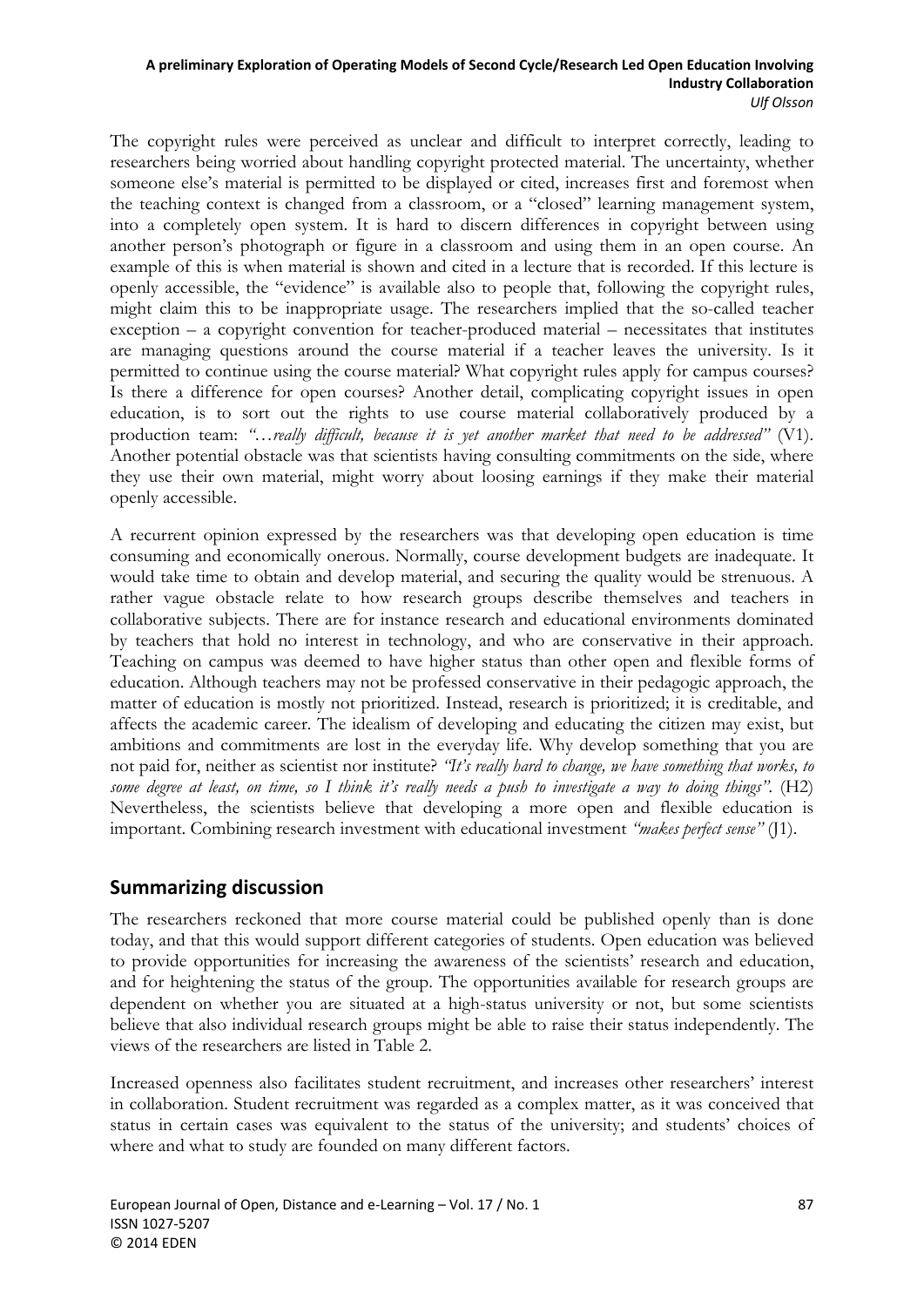Since the development of open courses was considered time consuming and costly, the question arises whether it was understood that animations, simulations, peer projects, etc. could be developed, facilitating a pedagogically altered education, where IT would support the educational process within as well as outside the campus environment. The development of different types of static material that relate to 'knowledge duplication' is after all what appears to be referred to as "publishing" material, etc. The possibility that funded development work would facilitate the handling of copyright issues by the development of new, open, and licensed material was not articulated by the scientists.

The possibilities of open education making a financial profit were considered unresolved. The second cycle courses were so niched that they aimed at few students, but the specialization might at the same time smooth the way for charging course fees. To the scientists, absence of an operating model, including a reinforced recruitment process and options for gaining proceeds, became obstacles for the development of open education.

The researchers in the present study were all part of research groups having established collaborations with industry, and were thereby experienced in managing information that perhaps cannot be made public. Open education was not considered more problematic for the collaboration with companies than campus education.

Table 2: Summary of the results. The rank is merely a broad indicator due to the explorative and qualitative approach of the study and the combination of explicit and implicit statements. The letters exemplifies the different research groups.

| <b>Organizational purposes</b>                                                            |
|-------------------------------------------------------------------------------------------|
| Marketing tools to increase international reputation (H,J,M,V)                            |
| Attract more students to apply (H,J,M,V)                                                  |
| Facilitate collaboration with other researchers (J,M,V)                                   |
| Facilitate recruitment of new researchers (J,M)                                           |
| <b>Operating models</b>                                                                   |
| Open education basically positive (H,J,K,M,V)                                             |
| Vague models, with unclear purposes and long-sightedness (H,J,K,M,V)                      |
| Flexibility enables participation by working persons (H,J,K,M,V)                          |
| Free material, but charge for interaction and direct contact with teacher/scientist (J,M) |
| Charge for examination (J,M)                                                              |
| Paying participants few in niched education (H)                                           |
| Paying participants possible, since the education is niched. (M)                          |
| <b>Strategies</b>                                                                         |
| Increased flexibility and individual adjustments (H,J,K,M,V)                              |
| The foundation is IT, modern pedagogy, and accessibility (H,J,K,M,V)                      |
| Gradual development (H,M,V)                                                               |
| Teaching financing more stable than research funding (H,M)                                |
| Cost-effective alternative to the companies' in-service training (H,K)                    |
| Affiliate to current platform for open education (M)                                      |
| Own site/MOOC (J)                                                                         |
| <b>Openness and industrial collaborations</b>                                             |
| General, unproblematic (H,J,K,M,V)                                                        |
| Openness no problem, as current guest lectures i.e. (H,M,V)                               |
| Standardized data may be used (H,M)                                                       |
| Know how, processes more problematic (J,V)                                                |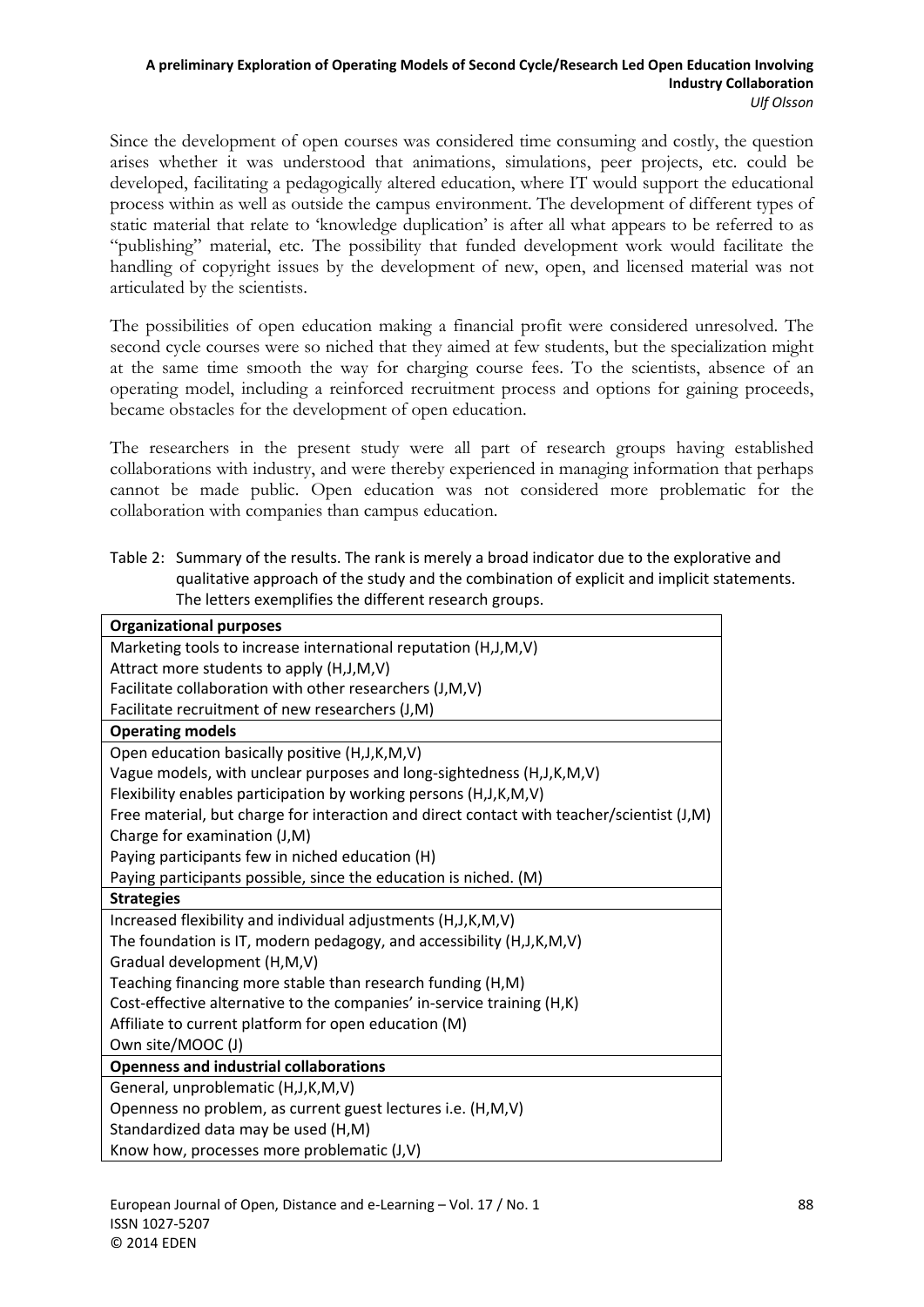| <b>Pedagogical issues</b>                                                                  |
|--------------------------------------------------------------------------------------------|
| Existing, but vague requirements to use IT, modern pedagogy, and accessibility (H,J,K,M,V) |
| Interaction and feedback in courses (H, J, K, M, V)                                        |
| Practical assignments in courses (H, J, K, M, V)                                           |
| Find new forms of education, in collaboration with the companies (H,J,M,V)                 |
| Validation (J,M,V)                                                                         |
| <b>Obstacles</b>                                                                           |
| Time consuming and financially onerous (H, J, K, M, V)                                     |
| Relatively few students in second cycle education (H,M,V)                                  |
| Credits for produced material not self-evident (J,K,M)                                     |
| Copyright issues unclear (J,M,V)                                                           |
| Peak rate already reached (K,M)                                                            |
| Administrative systems are not adjusted (M,V)                                              |
| Publishing open educational resources do not promotes the career (M,K)                     |
| Sham postgraduates (V)                                                                     |
| Own produced material may end up in "strange contexts" (M)                                 |
| Campus education holds higher status (K)                                                   |
| Teachers with conservative approaches to pedagogy (K)                                      |

The companies were assessed as being used to interpret what was open, often finding opportunities to market themselves. What can be open in a classroom situation can also be public in an open education. We may assume that the scientists primarily related open education to these traditional lecture or classroom situations, where the lecturer displays and conveys course material and information. If open education had been envisaged as working actively with company processes, simulation with the aid of authentic data and an open network culture, one would probably have foreseen more problems with openness in connection with research collaboration and company data.

The scientists disclosed several plausible paths for the development and marketing of open forms of education. One of these stipulated a gradual development towards increased openness and flexibility, where campus-located education of high quality is of great significance. There would be no need for larger alterations of the organizational or pedagogic structure besides increased technology-enhanced learning. Another path entailed deliberate development work to create MOOCs for the second cycle education. There were also suggestions of joining an existing MOOC-platform, and to launch an open course of their own. Many separate decisions concerning the development work persisted among the research groups that had reached furthest in their planning. The incentives at system- as well as individual level obviously have a great impact on how the groups will manage their development; the factors forming the starting points of the incentives were however somewhat ambiguous.

The openness, and the open resources mentioned, often involved lectures to be recorded and made accessible to students. Since second cycle education requires more creativity and independent responsibility than first cycle education, this outlook on development might constitute a problem. A competence network for research and development, comprising research groups as well as industry, should resemble the kind of MOOCs, which Siemens (2012b) deems suitable for creating knowledge, rather than other kinds of MOOCs, which primarily are suitable for conveying information.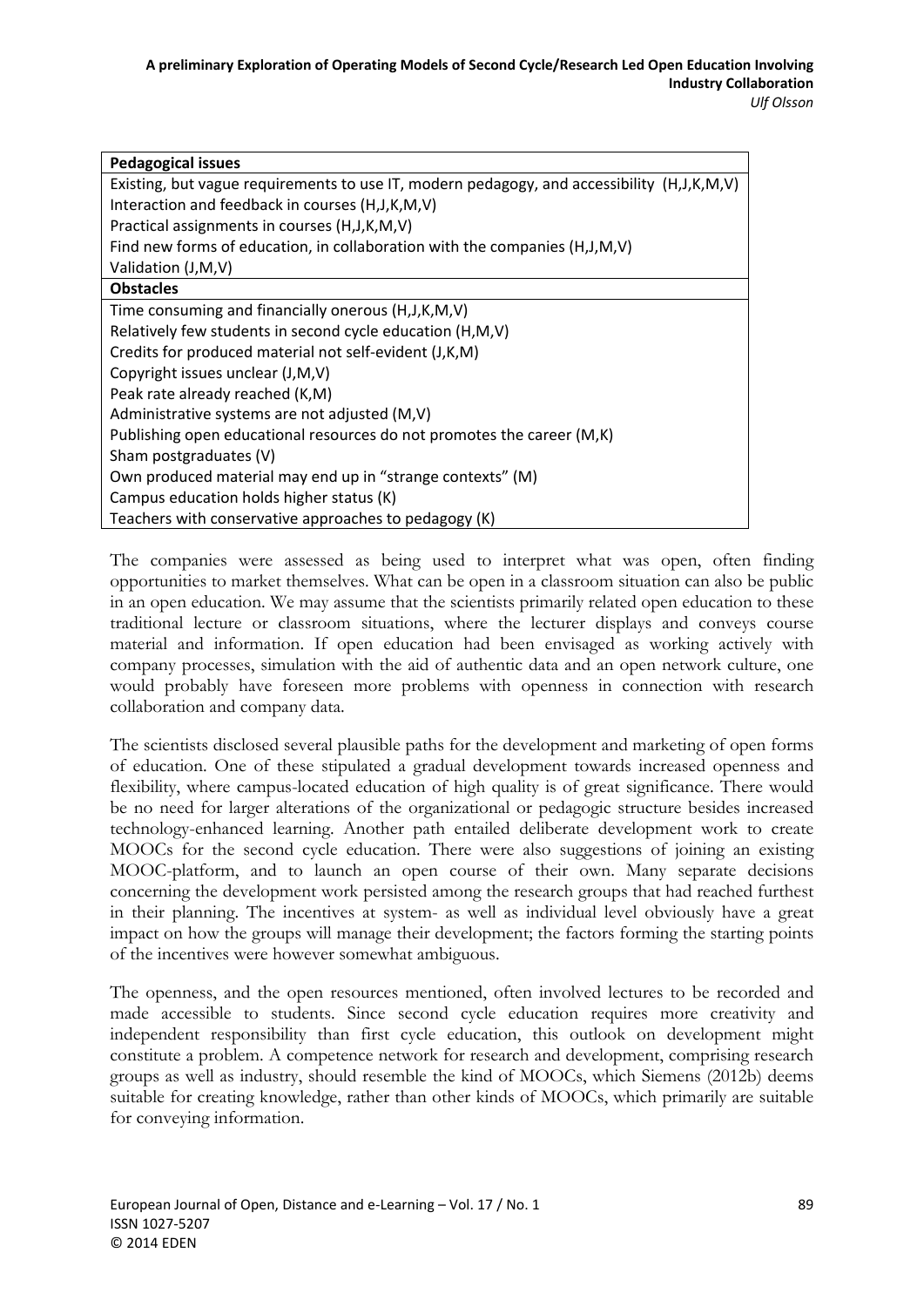An increased demand for applications at Master's level was however recurrently prevalent. All the same, first cycle courses were deemed more relevant than developing large open courses in second cycle education. Furthermore, the MOOCs harboured a number of pedagogic challenges in need of resolution, and few ideas had been produced. Farin (2013) states that an educational process requires a face-to-face-discussion, and cannot be replaced by information transfer in an MOOC. Most of the interviewed scientists construed the studies and possibilities to learn in an MOOC similarly, i.e. interactions in an MOOC are seriously limited. Once again we find that the majority of the researchers are referring to a MOOC with traditional learning and knowledge transmission.

On a personal level, there is a conflict between publishing research results openly and acquiring credits for publishing in renowned scientific journals. Open publishing and being active in social media in order to build networks for collaborations were mentioned, but not seen as a first choice. The research groups seem relatively used to intellectual property agreements (IPRagreements) put in writing prior to collaboration with companies, even though one researcher complained about too much being disclaimed sometimes. The so-called teacher exception is however differently interpreted by different persons, and appears to be a factor of insecurity during the development towards a more open environment.

In spite of these perceptions, some of the scientists displayed an explicit ambition to increase the proportion of open education in collaboration with industry. The statements about open education made by the interviewees can be summarized: As a matter of principle, everything should be open – it is a pronounced trend in society. This seems to be in line with the overall development of private –public partnerships and university-industry links as a key element in the developed industrial countries (Maassen & Stensaker, 2011). The researchers had however no finalized models for making current or new education open, but rather described fragmentized, organizational purposes, embryonic operating models and strategies, and various obstacles for flexibility and openness. The researchers showed clear ambitions to make education open and accessible for all citizens, but the ambitions and commitments appear to dwindle in the everyday work. Bearing in mind the selection of research groups – groups having applied for funding for development of open courses incorporating technology-enhanced learning – the positive attitude is hardly surprising. What to accomplish, and why this should be accomplished, differed however between the interviewed scientists.

The interest is there, but in order to succeed with research and open second cycle education, the research groups need to calibrate the variables of purposes, operating models, strategies, pedagogic models, and obstacles, and to make them more deliberated. This work could for instance be carried out in collaboration with industry, in order to choose a suitable model for research and development that resembles competence networks and creative MOOCs rather than first cycle education and MOOCs with just a range of video lectures.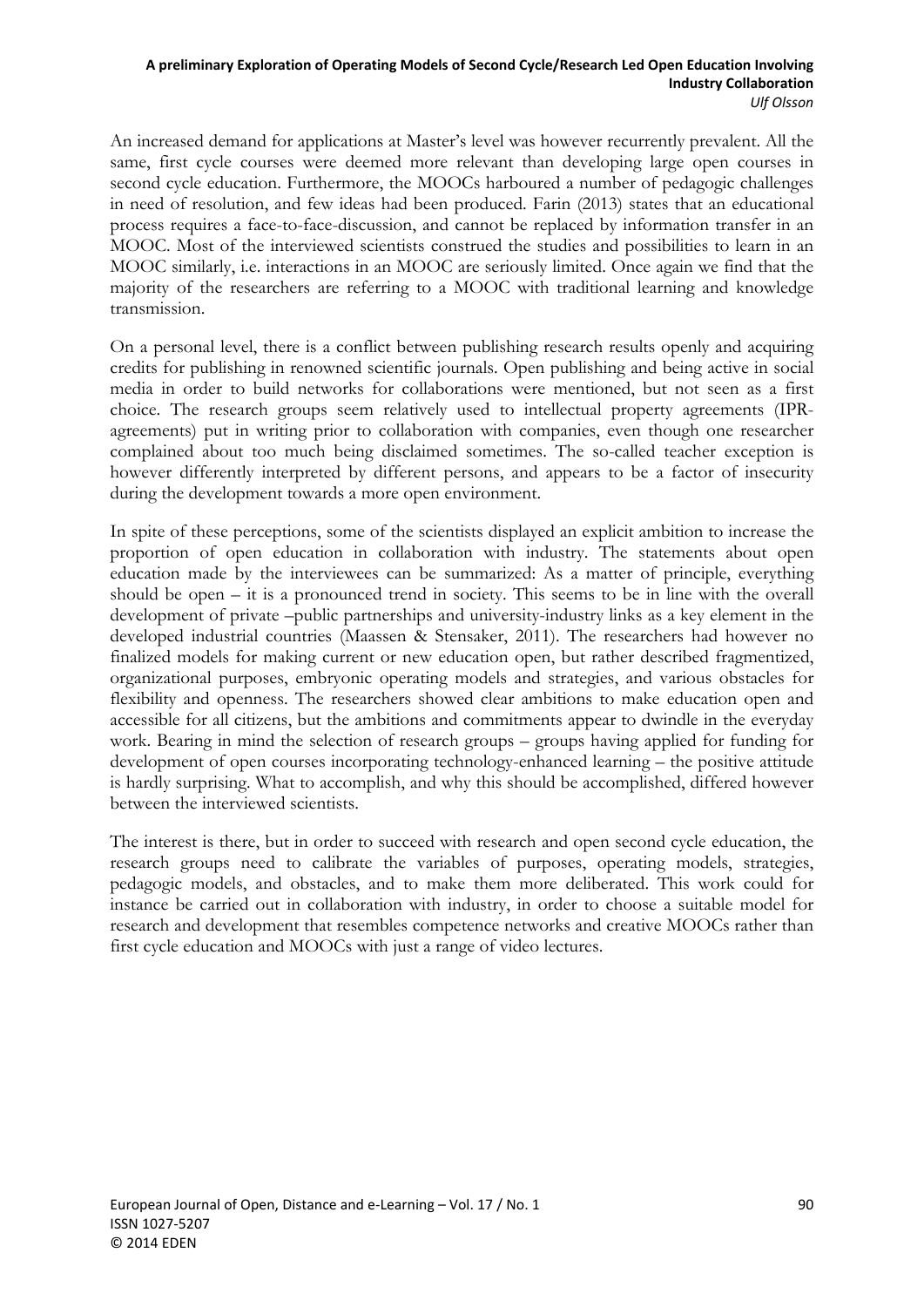#### **References**

- 1. Bokor, J. (2012). *University of the Future*. Ernst & Young. Available online at http://www.ey.com/Publication/vwLUAssets/University\_of\_the\_future/\$FILE/University \_of\_the\_future\_2012.pdf
- 2. Broman, G. and Östholm, S. (1997). MathCAD in teaching rotor and structural dynamics. In *International Journal of Engineering Education, 13(6),* (pp. 426-432).
- 3. Bull, D.D. (2012). From Ripple to Tsunami: The Possible Impact of MOOCs on Higher Education. *In DE Quarterly, Spring 12, 2012*. Available online at http://eprints.usq.edu.au/22388/1/DEQuarterly\_Spring\_2012\_Edition\_No\_12.pdf
- 4. Carroll, M. W. (2013). Creative Commons and the Openness of Open Access. In *New England Journal of Medicine, 368(9),* (pp. 789-791).
- 5. Chesler, N.C.; Arastoopour, G.; D'Angelo, C.M.; Bagley, E.A. and Shaffer, D.W. (2013). Design of a Professional Practice Simulator for Educating and Motivating First-Year Engineering Students. In *Advances in Engineering Education*, 3(1), (pp 1-29). Available online at http://edgaps.org/gaps/wp-content/uploads/aee-vol03-issue03-01.pdf
- 6. Clarke, T. (2013). The Advance of the MOOCs (Massive Open Online Courses): The Impending Globalisation of Business Education? In *Education + Training, 55(4/5),* (pp. 403- 413).
- 7. Conole, G. (2012). *Designing for Learning in an Open World*. Springer
- 8. Daniel. J. (2012). *Making Sense of MOOCs: Musings in a Maze of Myth, Paradox and Possibility.* Available online at http://sirjohn.ca/wordpress/wpcontent/uploads/2012/08/120925MOOCspaper2.pdf
- 9. Farin, I. (2013). MOOCS and the future of higher education. In *INTED2013 Proceedings*, (pp. 5590-5596).
- 10. Hattie, J. and Marsh, H.W. (2004). One journey to unravel the relationship between research and teaching. In *Research and teaching: Closing the divide? An International Colloquium,* (pp. 18-19).
- 11. Hill, P. (2012). Four Barriers that MOOCs must overcome to build a sustainable model. In *e-Literate.* Available online at http://mfeldstein.com/four-barriers-that-moocs-must-overcometo-become-sustainable-model/
- 12. Karsenti, T. (2013). The MOOC. What the research says. In *International Journal of Technologies in Higher Education, 10(2),* (pp. 23-37).
- 13. Kelly, A.P. and Hess, F.M. (2013). *Beyond retrofitting: Innovation in higher education*. Available online at http://www.hudson.org/files/documents/Beyond%20Retrofitting-Innovation%20in%20Higher%20Ed%20%28Kelly-Hess,%20June%202013%29.pdf
- 14. Maassen, P. and Stensaker, B. (2011). The knowledge triangle, European higher education policy logics and policy implications. In *Higher Education, 61(6)*, (pp 757–769).
- 15. Norton, A.; Sonnemann, J. and McGannon, C. (2013*). The online evolution: when technology meets tradition in higher education*. Available online at http://grattan.edu.au/static/files/assets/ed9a3429/186\_online\_higher\_education.pdf
- 16. Rodriguez, O. (2013). The concept of openness behind c and x-MOOCs (Massive Open Online Courses). In *Open Praxis, 5(1),* (pp 67-73).
- 17. Rubin, B. (2013). University Business Models and Online Practices: A Third Way. In *Online Journal of Distance Learning Administration, 15(1).*

European Journal of Open, Distance and e-Learning – Vol. 17 / No. 1 91 ISSN 1027‐5207 © 2014 EDEN